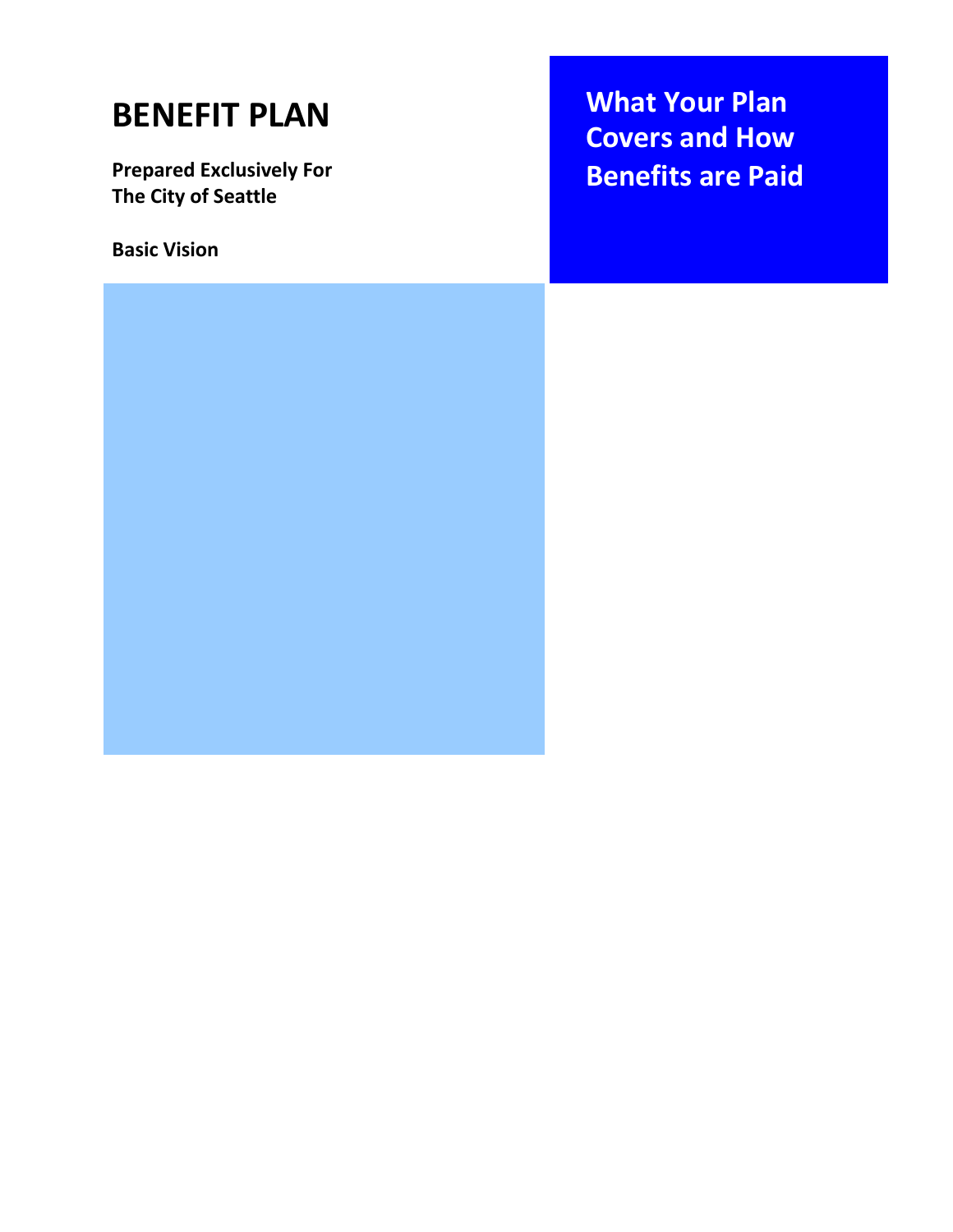# **Vision Plan**

# **Booklet**

# **Prepared exclusively for:**

| Employer:               | The City of Seattle |
|-------------------------|---------------------|
| <b>Contract number:</b> | 100290              |
| Booklet:                | 13                  |
| Plan effective date:    | January 1, 2021     |
| Plan issue date:        | February 18, 2021   |

# **Third Party Administrative Services provided by Aetna Life Insurance Company**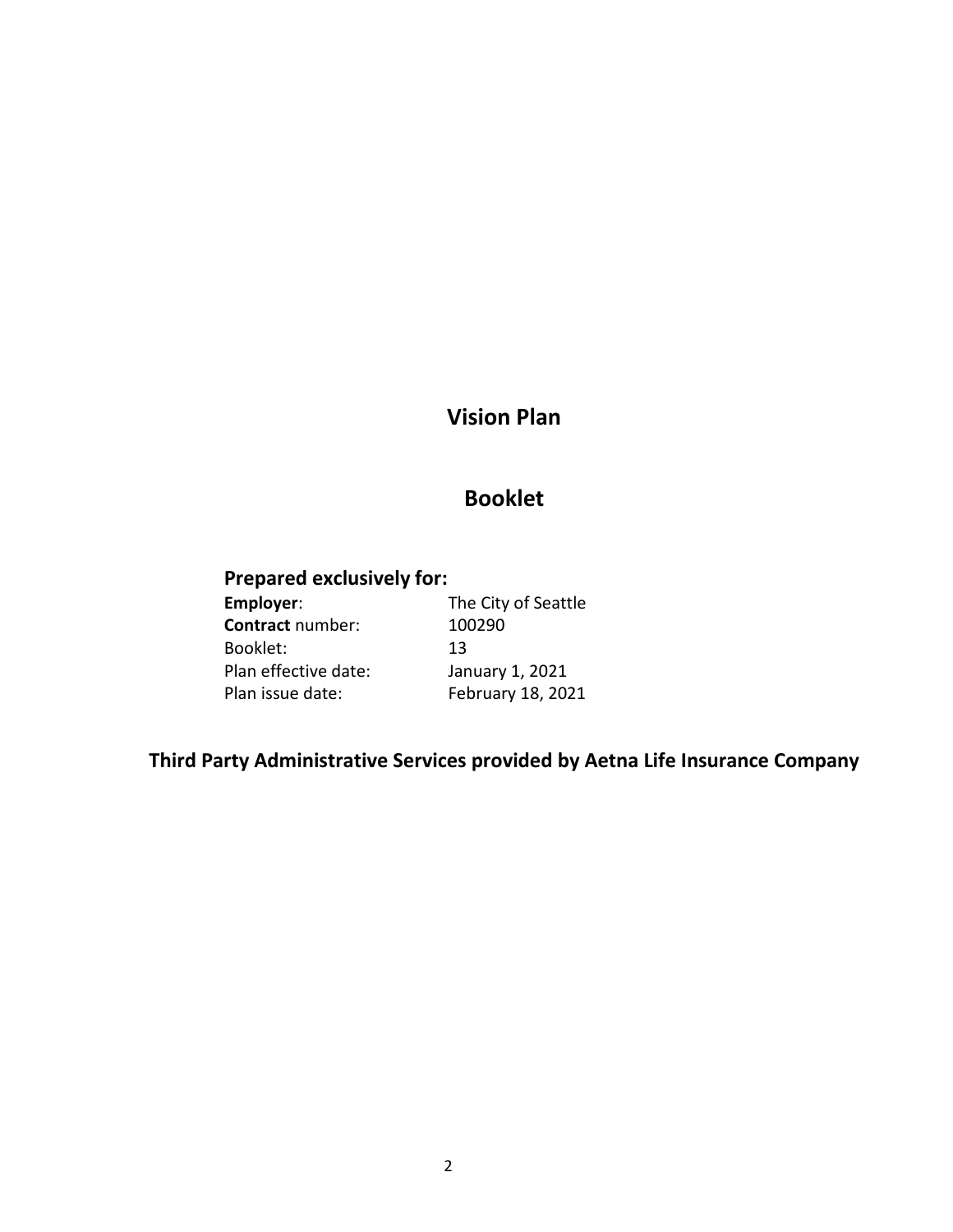# **Welcome**

Thank you for choosing **Aetna**.

This is your booklet. It is one of two documents that together describe the benefits covered by your Employer's self-funded health benefit plan.

This booklet will tell you about your **covered benefits** – what they are and how you get them. It takes the place of all booklets describing similar coverage that were previously sent to you. The second document is the schedule of benefits. It tells you how we share expenses for **eligible vision services** and tells you about limits – like when your plan covers only a certain number of visits.

Each of these documents may have amendments attached to them. They change or add to the documents they're part of.

Where to next? Flip through the table of contents or try the *Let's get started!* section right after it. The *Let's get started!* section gives you a thumbnail sketch of how your plan works. The more you understand, the more you can get out of your plan.

Welcome to your Employer's self-funded health benefit plan.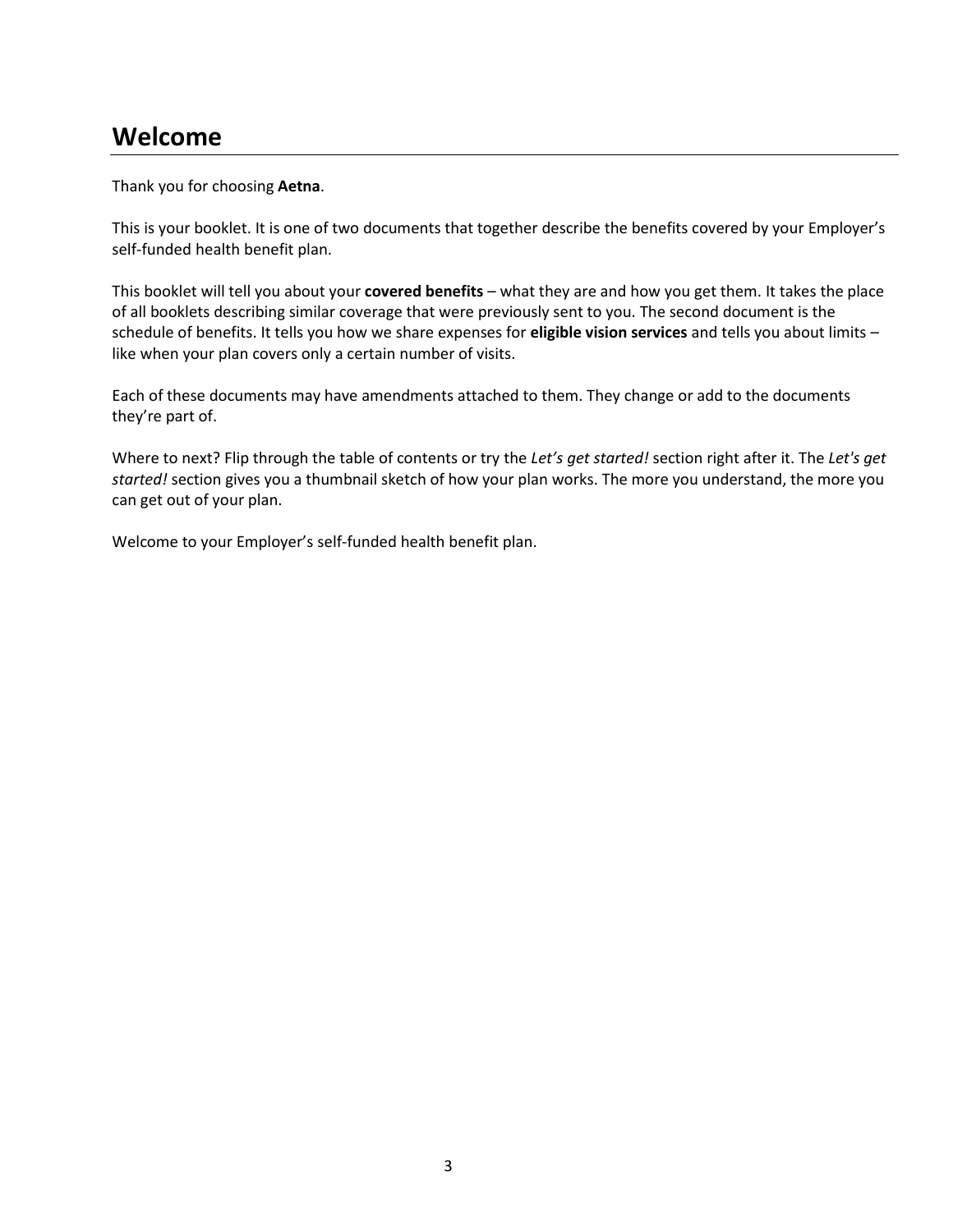# **Table of Contents**

#### Welcome

Page

**Schedule of benefits** 

Issued with your booklet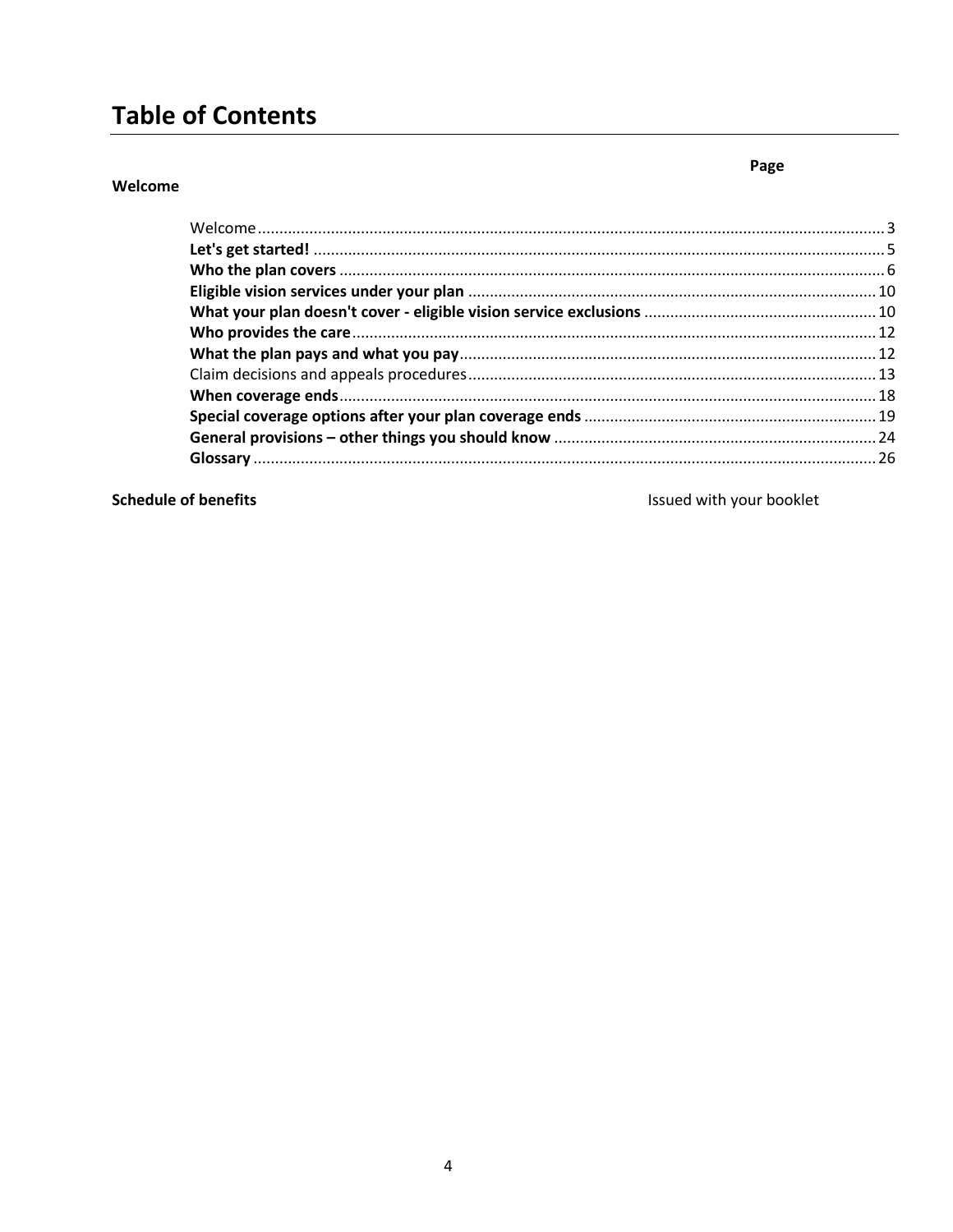# **Let's get started!**

Here are some basics. First things first – some notes on how we use words. Then we explain how your plan works so you can get the most out of your coverage. But for all the details – and this is very important – you need to read this entire booklet and the schedule of benefits. And if you need help or more information, we tell you how to reach us.

### **Some notes on how we use words**

- When we say "you" and "your", we mean both you and any covered dependents.
- When we say "us", "we", and "our", we mean **Aetna** when we are describing administrative services provided by **Aetna** as Third Party Administrator.
- Some words appear in **bold** type. We define them in the *Glossary* section.

Sometimes we use technical vision language that is familiar to **vision providers**.

### **What your plan does – providing covered benefits**

Your plan provides **covered benefits**. These are **eligible vision services** for which your plan has an obligation to pay for **eligible vision services**.

### **How your plan works – starting and stopping coverage**

Your coverage under the plan has a start and an end. You start coverage after you complete the eligibility and enrollment process. To learn more see the *Who the plan covers* section.

Your coverage typically ends when you leave your job. Family members can lose coverage for many reasons, such as growing up and leaving home. To learn more see the *When coverage ends* section.

Ending coverage under the plan doesn't necessarily mean you lose coverage with us. See the *Special coverage options after your plan coverage ends* section.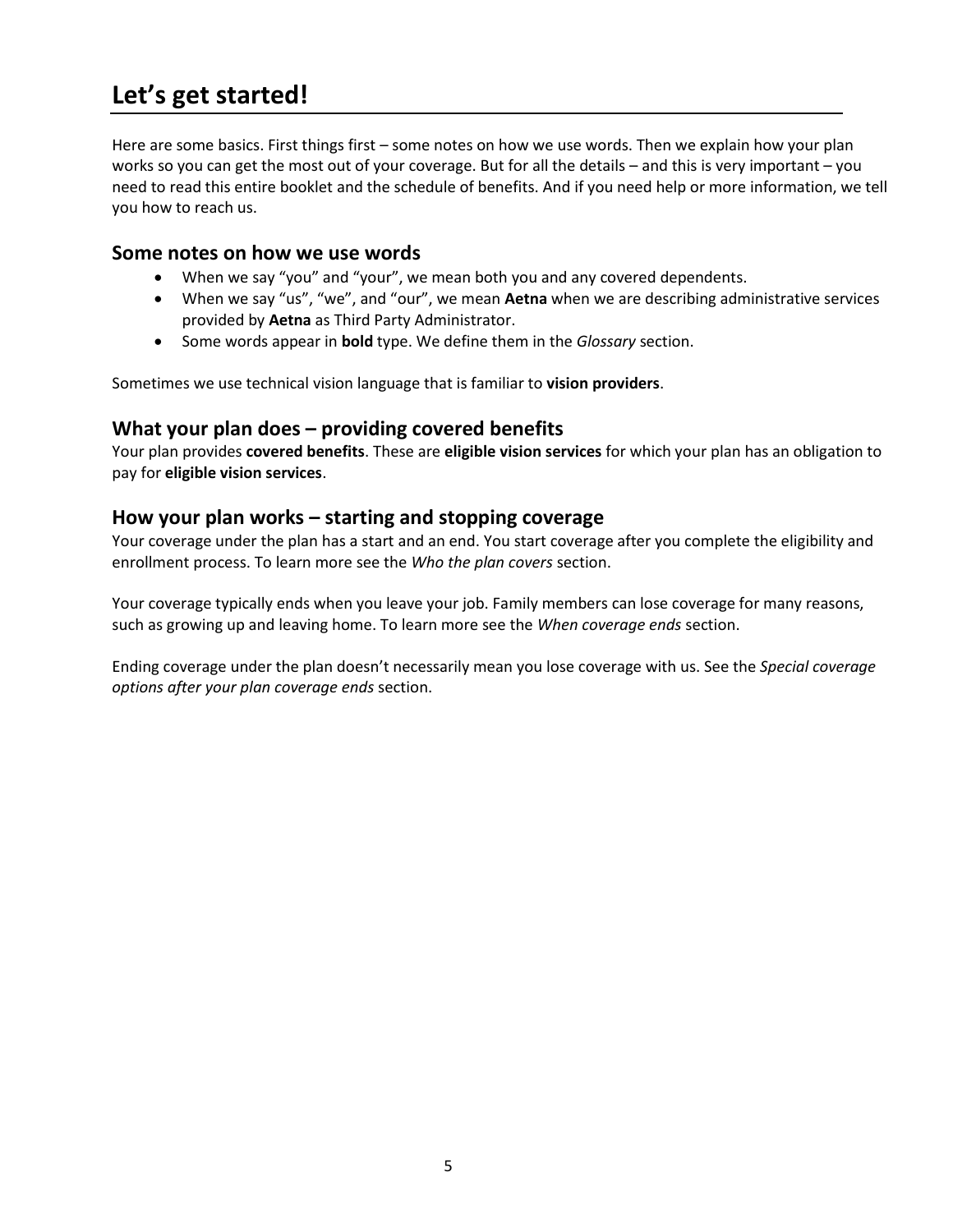# **How your plan works while you are covered**

Your plan provides **covered benefits**. These are **eligible vision services**. Your plan has an obligation to pay for **eligible vision services**.

### 1. **Eligible vision services**

So what are **eligible vision services**? They are vision care services that meet these three requirements:

- They appear in the *Eligible vision services under your plan* section.
- They are not listed in the *What your plan doesn't cover –eligible vision service exclusions* section.
- They are not beyond any limits in the schedule of benefits.

### 2. **Providers**

You may choose any **vision provider** for the care you need.

For more information about the role of your **vision provider**, see the *Who provides the care* section.

### 3. **Paying for eligible vision services– sharing the expense**

Generally your plan and you will share the expense of your **eligible vision services** when you meet the general requirements for paying.

But sometimes your plan will pay the entire expense; and sometimes you will. For more information see the *What the plan pays and what you pay* section and see the schedule of benefits.

# **How to contact us for help**

We are here to answer your questions. You can contact us by:

- Logging onto your secure member website at [www.aetna.com.](http://epubdms.aetna.com/otcsdav/nodes/341246639/www.aetna.com)
- Register for our secure Internet access to reliable vision information, tools and resources

Online tools will make it easier for you to make informed decisions about your vision care, view claims, research care and treatment options, and access information.

You can also contact us by:

- Calling **Aetna** Member Services
- Writing us at **Aetna Life Insurance Company**, 151 Farmington Ave, Hartford, CT 06156

# **Who the plan covers**

You will find information in this section about:

- Who is eligible
- When you can join the plan
- Who can be on your plan (who can be your dependent)
- Adding new dependents
- Special times you and your dependents can join the plan

# **Who is eligible**

Your Employer decides and tells us who is eligible for vision care coverage.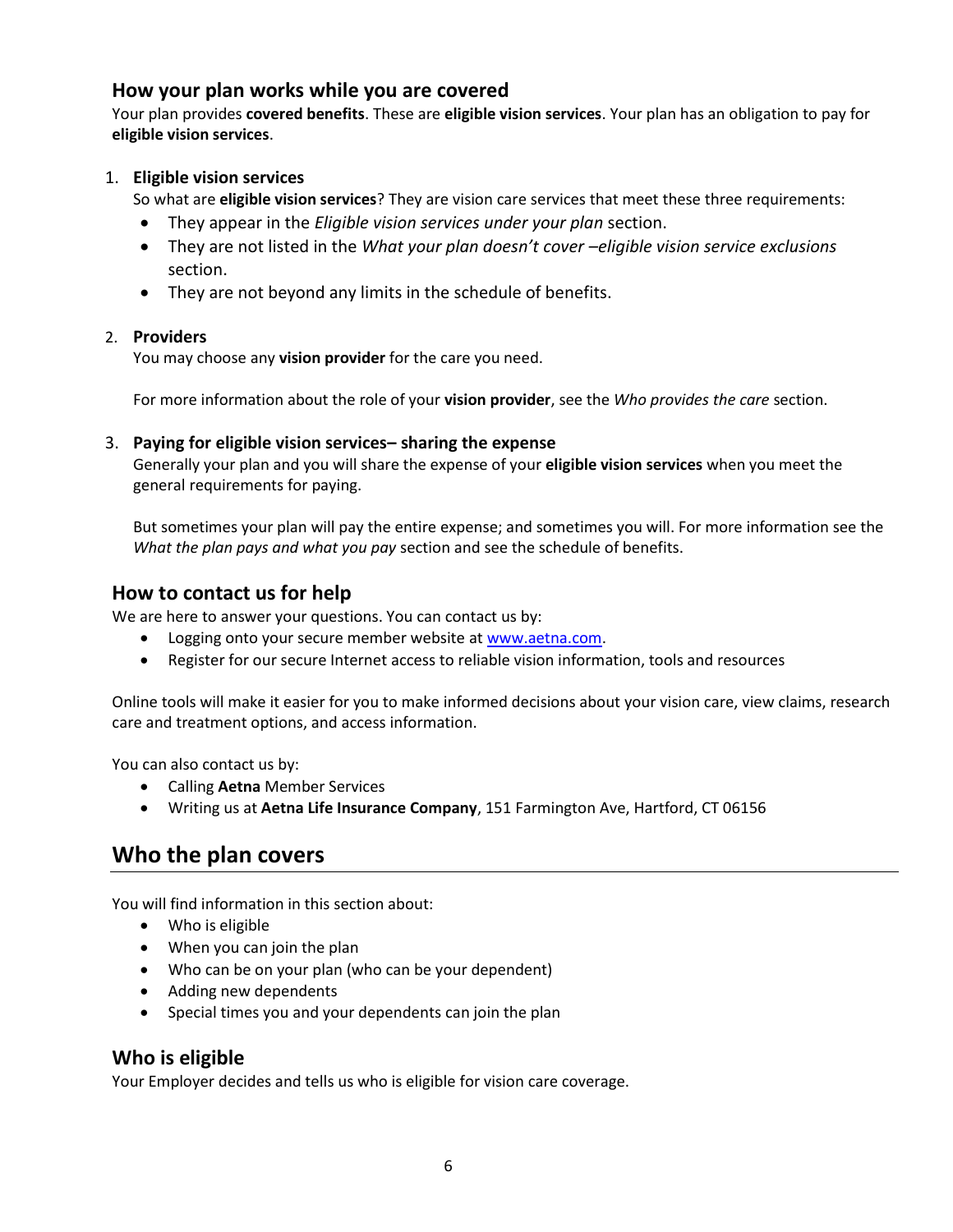# **When you can join the plan**

As an employee you can enroll yourself and your dependents:

- At any time
- Once each Calendar Year during the annual enrollment period
- At other special times during the year (see the *Special times you and your dependents can join the plan* section below)

If you do not enroll yourself and your dependents when you first qualify for vision benefits, you may have to wait until the next annual enrollment period to join.

# **Who can be on your plan (who can be your dependent)**

You can enroll the following family members:

- Your legal spouse
- Your domestic partner who meets any Employer rules and requirements under state law
- Your dependent children yours or your spouse's or partner's
	- Dependent children must be:
		- o Under 26 years of age
	- Dependent children include:
		- o Natural children
		- o Stepchildren
		- o Adopted children including those placed with you for adoption
		- o Foster children
		- o Children you are responsible for under a qualified medical support order or court-order
		- o Grandchildren in your legal custody

# **Adding new dependents**

You can add the following new dependents any time during the year:

- A spouse If you marry, you can put your spouse on your plan.
	- We must receive your completed enrollment information not more than 31 days after the date of your marriage.
	- Ask your Employer when benefits for your spouse will begin.
		- $\circ$  If we receive your completed enrollment information by the 15<sup>th</sup> of the month, coverage will be effective no later than the first day of the following month.
		- $\circ$  If we receive your completed enrollment information between the 16th and the last day of the month, coverage will be effective no later than the first day of the second month.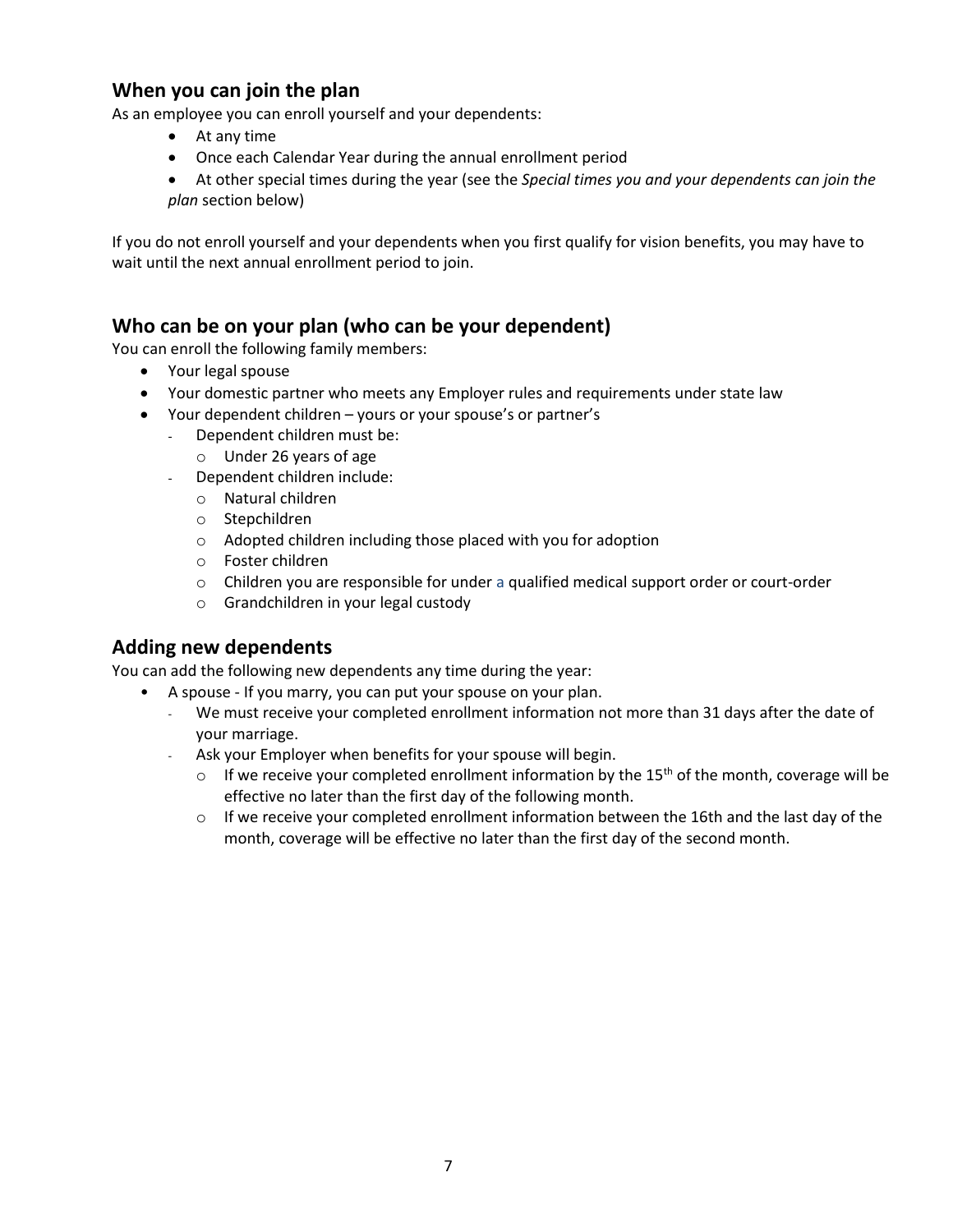- A domestic partner If you enter a domestic partnership, you can enroll your domestic partner on your health plan. See *Who can be on your plan (Who can be a dependent)* section for more information.
	- We must receive your completed enrollment information not more than 31 days after the date you file a Declaration of Domestic Partnership, or not later than 31 days after you provide documentation required by your Employer.
	- Ask your Employer when benefits for your domestic partner will begin. It will be on the date your Declaration of Domestic Partnership is filed or the first day of the month following the qualifying event date.
- A newborn child or grandchild Your newborn child or grandchild is covered on your vision plan for the first 31 days after birth.
	- To keep your newborn covered, we must receive your completed enrollment information within 31 days of birth.
	- You must still enroll the child within 31 days of birth even when coverage does not require payment of an additional contribution for the covered dependent.
	- If you miss this deadline, your newborn will not have vision benefits after the first 31 days.
- An adopted child See *Who can be on your plan (who can be a dependent)* section for more information. An adopted child is covered on your plan for the first 31 days after the adoption is complete or the date the child is placed for adoption. "Placed for adoption" means the assumption and retention of a legal obligation for total or partial support of a child in anticipation of adoption of the child.
	- To keep your adopted child covered, we must receive your completed enrollment information within 31 days after the adoption or the date the child was placed for adoption.
	- If you miss this deadline, your adopted child will not have vision benefits after the first 31 days.
- A foster child A foster child is covered on your plan for the first 31 days after obtaining legal responsibility as a foster parent. A foster child is a child whose care, comfort, education and upbringing is left to persons other than the natural parents.
	- To keep your foster child covered, we must receive your completed enrollment information within 31 days after the date the child is placed with you.
	- If you miss this deadline, your foster child will not have vision benefits after the first 31 days
- A stepchild You may put a child of your spouse or domestic partner on your plan.
	- You must complete your enrollment information and send it to us within 31 days after the date of your marriage or your Declaration of Domestic Partnership with your stepchild's parent.
	- Ask your Employer when benefits for your stepchild will begin. It is the date of your marriage or the date of your Declaration of Domestic Partnership or the first day of the month following the qualifying event.

# **Notification of change in status**

It is important that you notify us of any changes in your benefit status. This will help us effectively deliver your benefits. Please contact us as soon as possible with changes such as:

- Change of address or phone number
- Change of marital status
- Change of covered dependent status
- A covered dependent who enrolls in any other group vision plan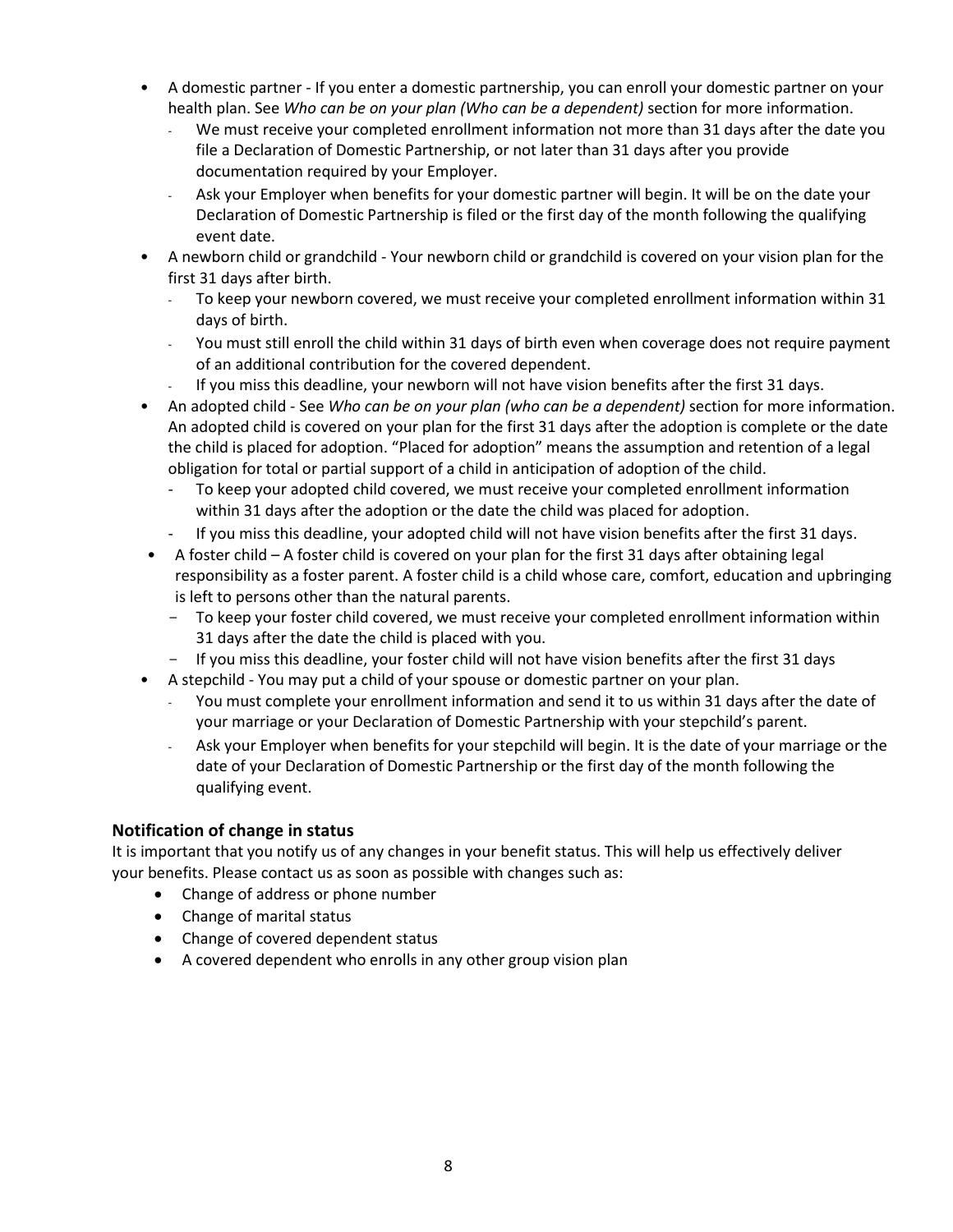# **Special times you and your dependents can join the plan**

You can enroll in these situations when:

- You have added a dependent because of marriage, birth, adoption or foster care. See the *Adding new dependents* section for more information.
- You become a citizen, national or lawfully present in the United States.
- You did not enroll in this plan before because:
	- You were covered by another group vision plan, and now that other coverage has ended
	- You had COBRA, and now that coverage has ended
- A court orders you cover a current spouse, domestic partner or a child on your vision plan.

We must receive your completed enrollment information from you within 31 days of the event or the date on which you no longer have the other coverage mentioned above.

### **Effective date of coverage**

Your coverage will be in effect on the first date of the month based on when we receive your completed enrollment application.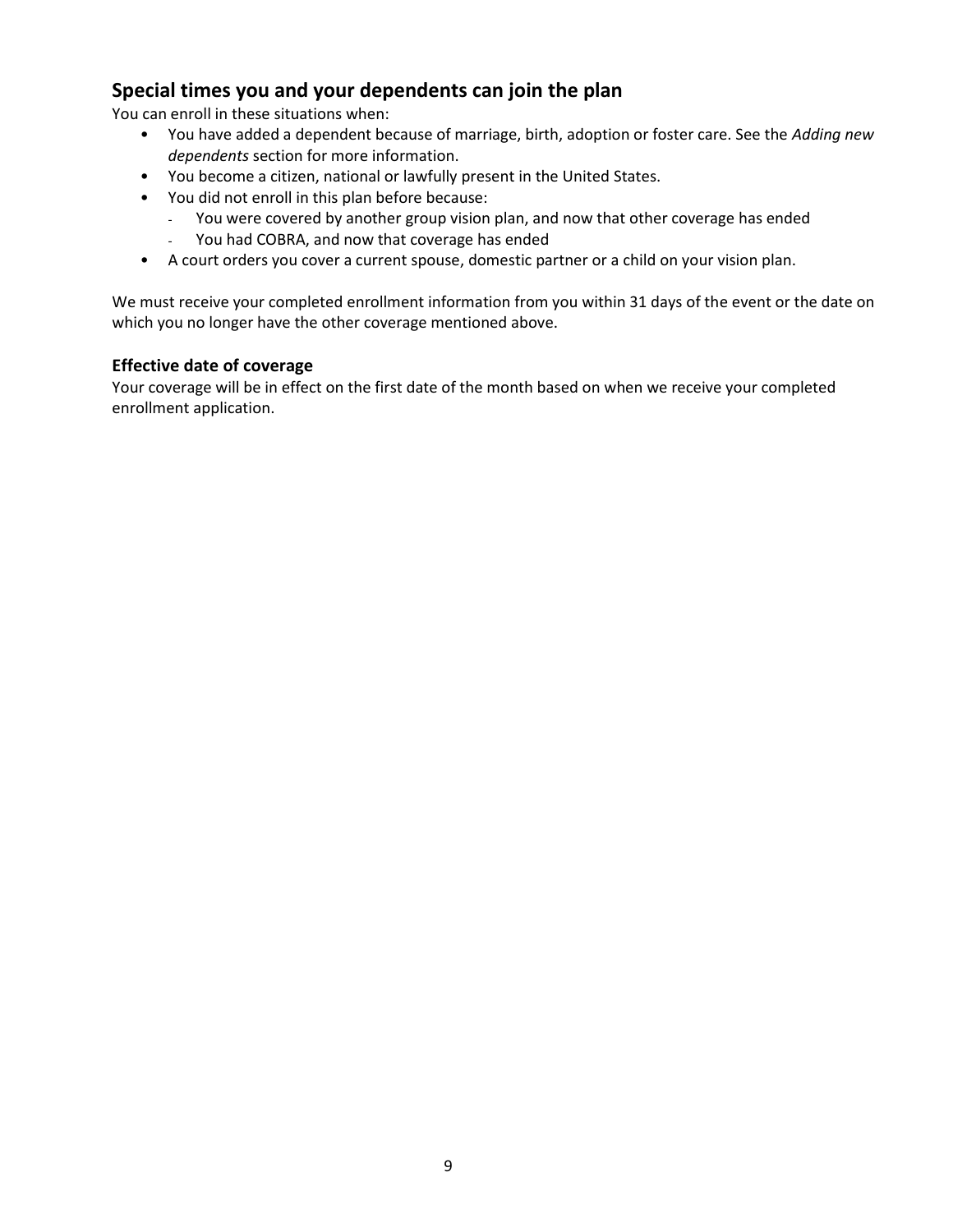**Eligible vision services** include services provided by an ophthalmologist or optometrist.

You may get vision services and supplies from any **vision providers**. Refer to your schedule of benefits for more information.

You may use **vision providers** of your choice for **eligible vision services** and supplies under this plan.

# **Vision care services and supplies**

**Eligible vision services** and supplies include those prescribed for the first time and those required because of a change in **prescription**. These include:

- Eyeglass frames, **prescription** lenses or **prescription** contact lenses that are identified by a **vision provider**
- Aphakic lenses prescribed after cataract surgery
- Contact lenses required to correct visual acuity to 20/40 or better in the better eye if such correction cannot be made with conventional lenses

# **What your plan doesn't cover –eligible vision service exclusions**

We already told you about the many vision care services and supplies that are eligible for coverage under your plan in the *Eligible vision services under your plan* section. In that section we also told you that some vision care services and supplies have exclusions. For example, **cosmetic** surgery is never covered. This is an exclusion.

In this section we tell you about the exclusions that apply to your plan.

And just a reminder, you'll find benefit and coverage limitations in the schedule of benefits.

# **Exclusions**

The following are not **eligible vision services** under your plan except as described in the *Eligible vision services under your plan* section of this booklet, or by a rider or amendment included with this booklet:

### **Cornea transplants**

Cornea (corneal graft with amniotic membrane)

### **Cosmetic services and plastic surgery**

 Any treatment, surgery (**cosmetic** or plastic), service or supply to alter, improve or enhance the shape or appearance of the body. Whether or not for psychological or emotional reasons.

### **Court-ordered services and supplies**

• Includes those court-ordered services and supplies, or those required as a condition of parole, probation, release or as a result of any legal proceeding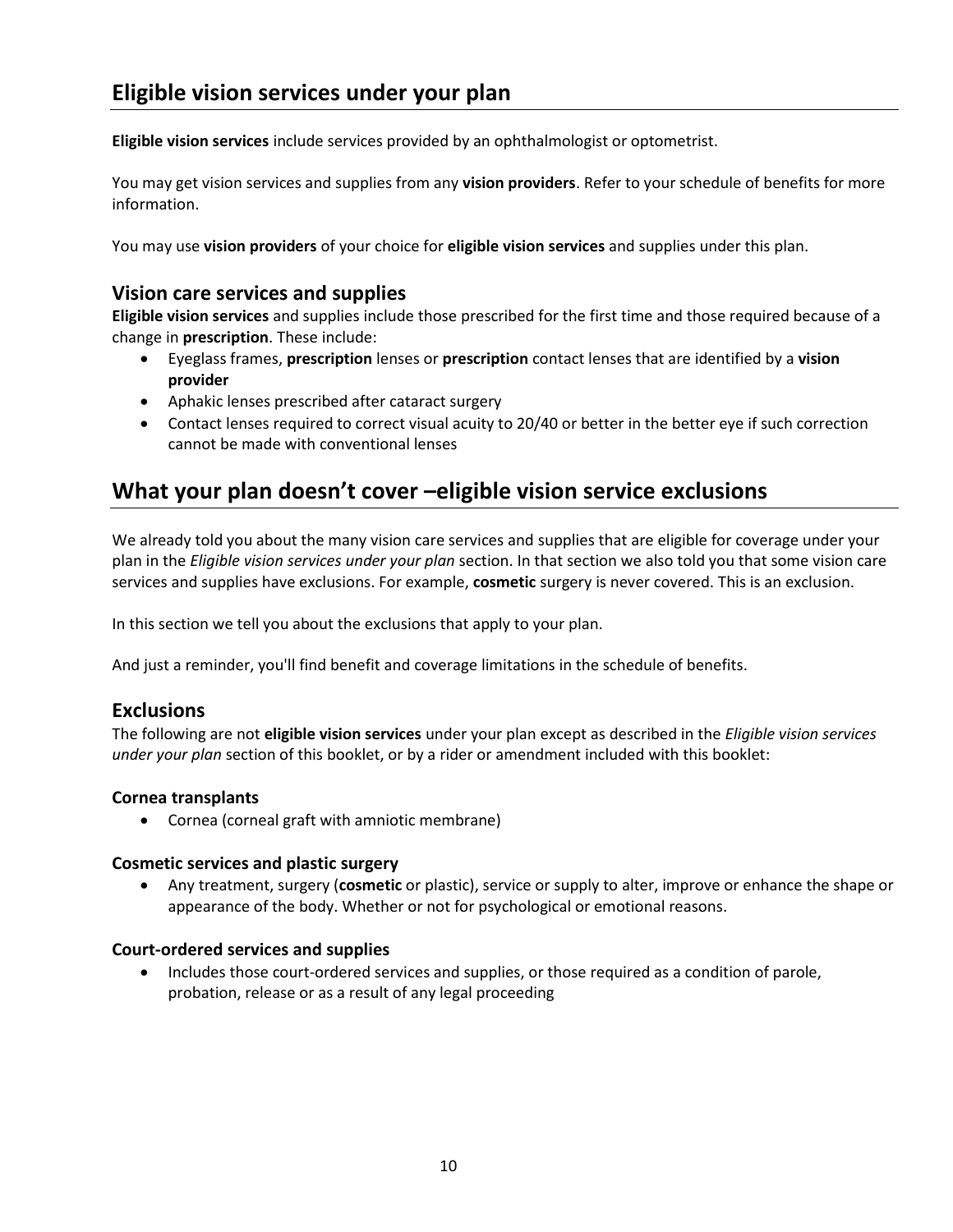### **Examinations**

Any vision examinations needed:

- During your stay in a hospital or other facility for medical care
- For the purpose of the fitting of contact lenses
- Because a third party requires the exam. Examples are, examinations to get or keep a job, or examinations required under a labor agreement or other contract
- Because a law requires it
- To buy insurance or to get or keep a license
- To travel
- To go to a school, camp, or sporting event, or to join in a sport or other recreational activity

#### **Laser in-situ keratomileusis (LASIK)**

Including related procedures designed to surgically correct refractive errors

**Orthoptics** (a technique of eye exercises designed to correct the visual axes of eyes not properly coordinated for binocular vision)

#### **Other primary payer**

• Payment for a portion of the charge that Medicare or another party is responsible for as the primary payer

#### **Personal care, comfort or convenience items**

 Any service or supply primarily for your convenience and personal comfort or that of a third party

#### **Services provided by a family member**

 Services provided by a spouse, domestic partner, parent, child, step-child, brother, sister, in-law or any household member

### **Treatment in a federal, state, or governmental entity**

 Any care in a **hospital** or other facility owned or operated by any federal, state or other governmental entity, except to the extent coverage is required by applicable laws

#### **Vision care services and supplies**

- Orthoptic or vision training, subnormal vision aids, and any associated supplemental testing
- Aniseikonic lenses
- Medical and/or surgical treatment of the eye, eyes, or supporting structures
- Any vision examination, or any corrective eyewear required by a **policyholder** as a condition of employment, and safety eyewear
- Services provided as a result of any workers' compensation law, or similar legislation, or required by any governmental agency or program whether federal, state or subdivisions thereof
- Plano (non-prescription) lenses
- Non-prescription sunglasses
- Services rendered after the date a member ceases to be covered under the policy, except when vision materials ordered before coverage ended are delivered, and the services rendered to the insured member are within 31 days from the date of such order
- Services or materials provided by any other group benefit plan providing vision care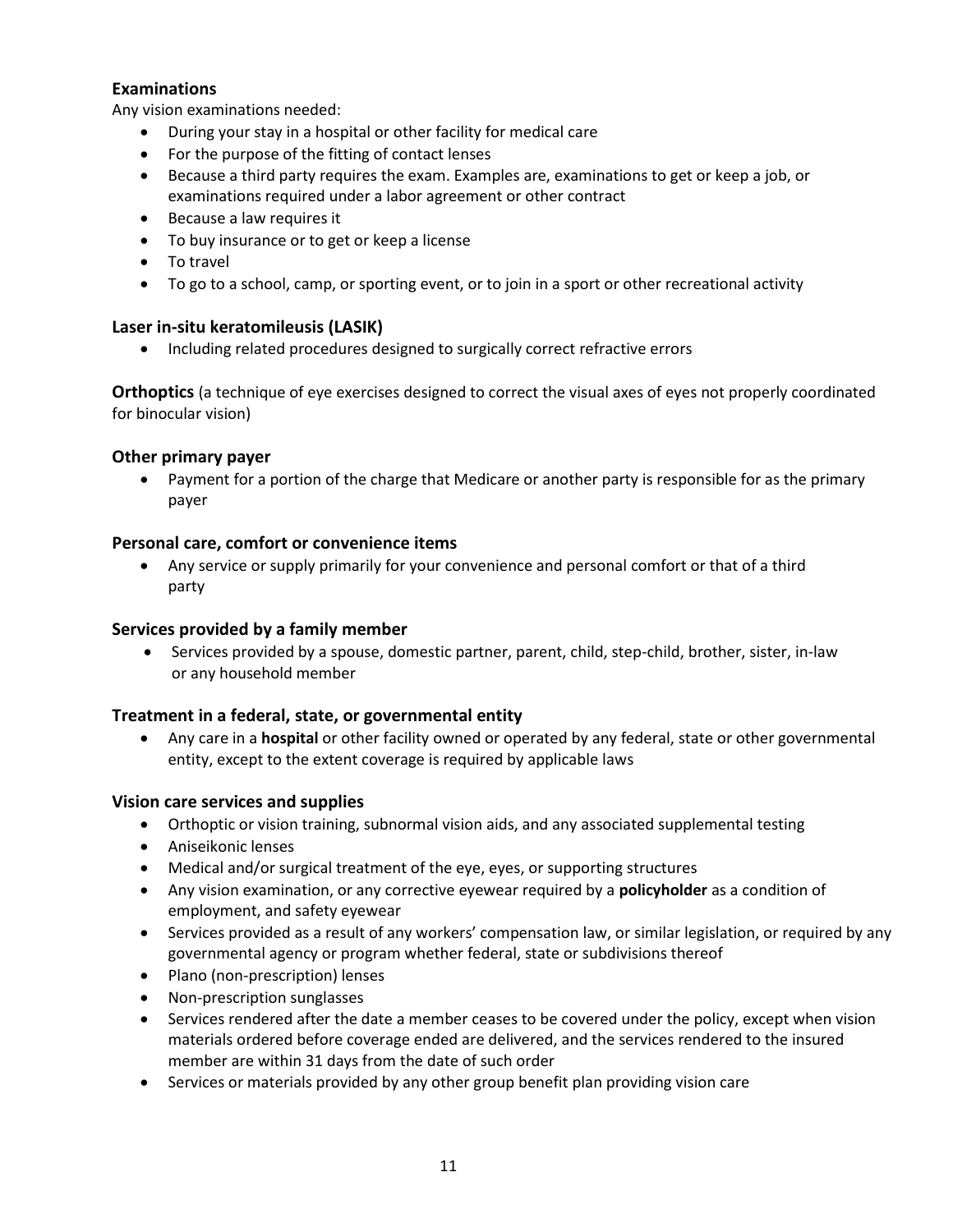# **Who provides the care**

Just as the starting point for coverage under your plan is whether the services and supplies are **eligible vision services**. This section tells you about **vision providers**.

### **Vision providers**

When you need vision supplies, you can go to any **vision provider** to provide **eligible vision services** and supplies to you.

You may have to pay for services at the time that they are provided. You may be required to pay the full charges and submit a claim for reimbursement to us. You are responsible for completing and submitting claim forms for reimbursement of **eligible vision services** that you paid directly to a **vision provider**.

We will tell you what we have paid for **eligible vision services** and supplies. It will tell you if you owe any amounts or if any services or supplies are not covered. You can receive this from us by e-mail or through the mail.

# **What the plan pays and what you pay**

Who pays for your **eligible vision services** – this plan, both of us, or just you? That depends. This section gives the general rule and explains your vision supply maximums listed in your schedule of benefits

We also remind you that sometimes you will be responsible for paying the entire bill – for example, if you get care that is not an **eligible vision service**.

# **Special financial responsibility**

You are responsible for the entire expense of cancelled or missed appointments

Neither you nor we are responsible for:

- Charges for which you have no legal obligation to pay
- Charges that would not be made if you did not have coverage
- Charges, expenses, or costs in excess of any maximum

# **Where your schedule of benefits fits in**

#### **How your vision supply maximum works**

The maximum is the most your plan will pay for **eligible vision services** incurred by a covered person per 12 consecutive month period. You are responsible for any amounts above the maximum.

#### **Important note**:

See the schedule of benefits for maximums that apply.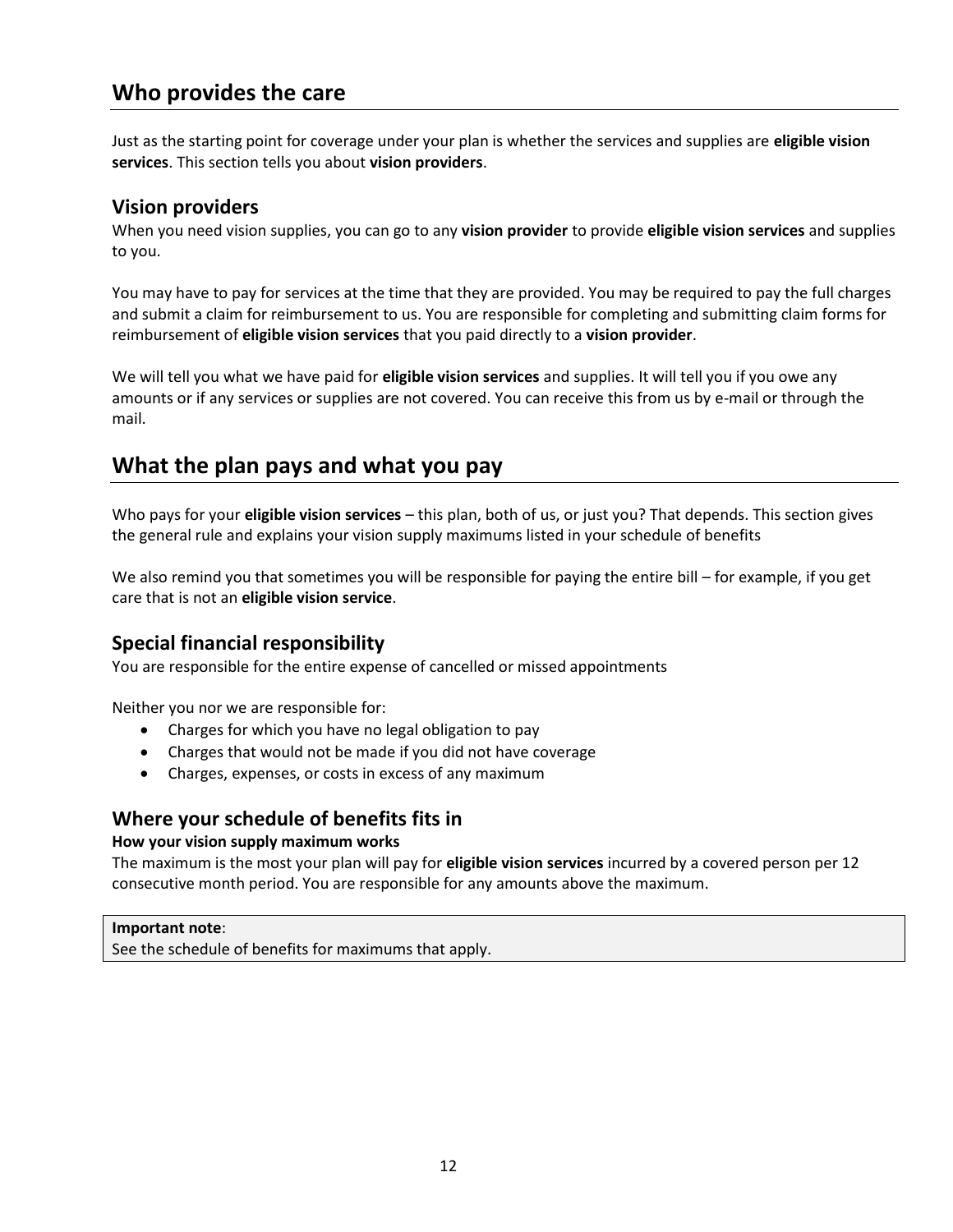In the previous section, we explained how you and the plan share responsibility for paying for your **eligible vision services**.

When a claim comes in, we review it, make a decision and tell you how you and we will split the expense. We also explain what you can do if you think we got it wrong.

# **Claim procedures**

You or your **vision provider** are required to send us a claim in writing. You can request a claim form from us. We will review that claim for payment to the **vision provider** or to you as appropriate.

| <b>Notice</b>                                                                                                                                                                                       | Requirement                                                                                                                                                                                                                                  | <b>Deadline</b>                                                                                                                                                                                                                                                                                  |
|-----------------------------------------------------------------------------------------------------------------------------------------------------------------------------------------------------|----------------------------------------------------------------------------------------------------------------------------------------------------------------------------------------------------------------------------------------------|--------------------------------------------------------------------------------------------------------------------------------------------------------------------------------------------------------------------------------------------------------------------------------------------------|
| Submit a claim                                                                                                                                                                                      | You should notify and<br>$\bullet$<br>request a claim form from<br>your employer.<br>The claim form will provide<br>$\bullet$<br>instructions on how to<br>complete and where to<br>send the form(s).                                        | You must send us notice<br>and proof as soon as<br>reasonably possible.<br>If you are unable to<br>$\bullet$<br>complete a claim form,<br>you may send us:<br>A description of<br>services<br><b>Bill of charges</b><br>Any vision<br>documentation you<br>received from your<br>vision provider |
| Proof of loss (claim)<br>When you have received a<br>service from an eligible vision<br>provider, you will be charged.<br>The information you receive<br>for that service is your proof<br>of loss. | A completed claim form<br>$\bullet$<br>and any additional<br>information required by<br>your employer.                                                                                                                                       | You must send us notice<br>$\bullet$<br>and proof as soon as<br>reasonably possible                                                                                                                                                                                                              |
| Benefit payment                                                                                                                                                                                     | Written proof must be<br>$\bullet$<br>provided for all benefits.<br>If any portion of a claim is<br>$\bullet$<br>contested by us, the<br>uncontested portion of the<br>claim will be paid promptly<br>after the receipt of proof<br>of loss. | Benefits will be paid as<br>$\bullet$<br>soon as the necessary<br>proof to support the<br>claim is received.                                                                                                                                                                                     |

If, through no fault of your own, you are not able to meet the deadline for filing a claim, your claim will still be accepted if it is filed as soon as possible. Unless you are legally incapacitated, late claims will not be covered if they are filed more than 2 years after the deadline.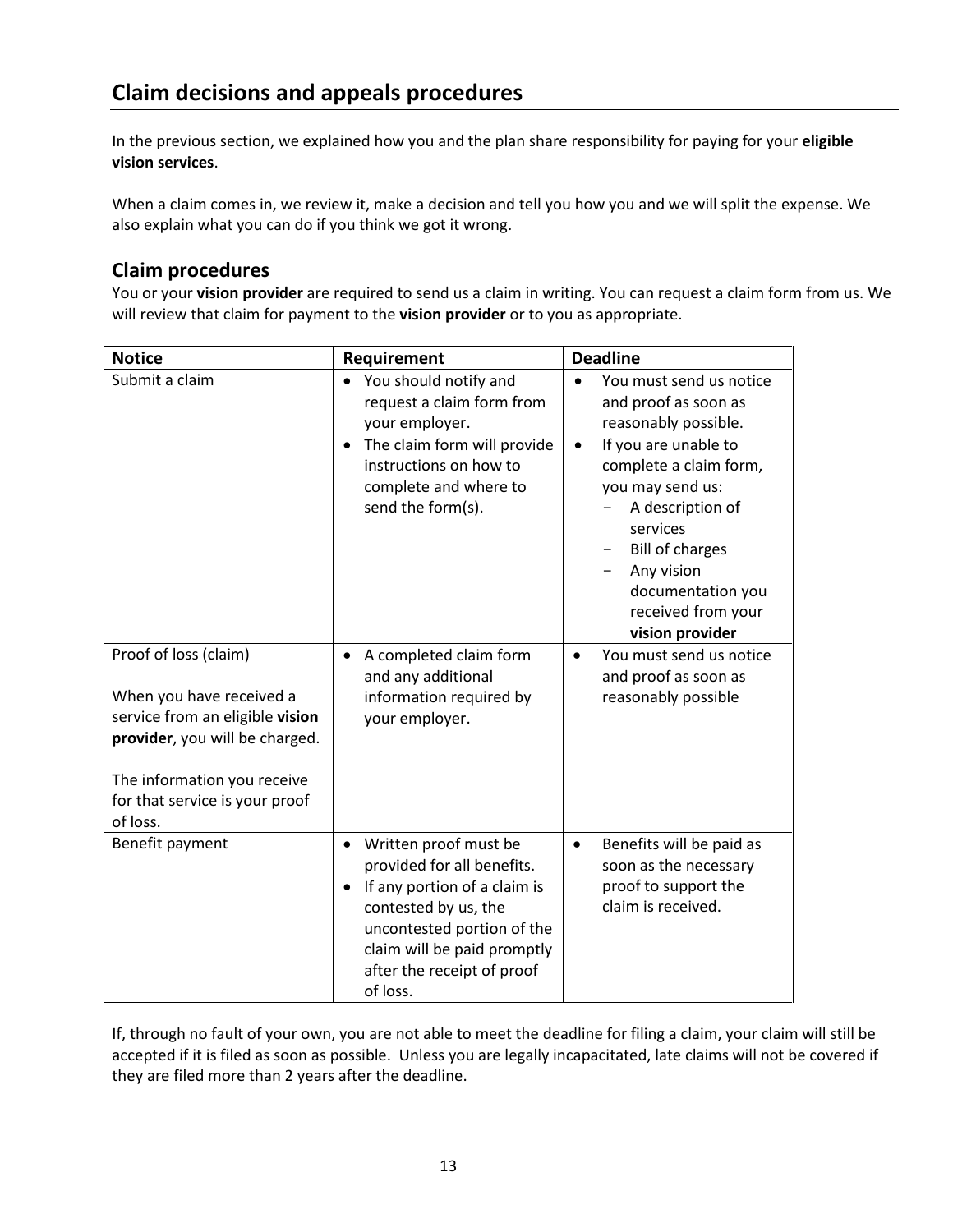# **Communicating our claim decisions**

The amount of time that we have to tell you about our decision on a claim is shown below.

#### **Post-service claim**

A post service claim is a claim that involves vision care services you have already received.

| <b>Type of notice</b>    | Post-service claim |
|--------------------------|--------------------|
| Initial decision by us   | 30 days            |
| Extensions               | 15 days            |
| If we request more       | 30 days            |
| information              |                    |
| Time you have to send us | 45 days            |
| additional information   |                    |

# **Adverse benefit determinations**

Sometimes we pay only some of the claim. And sometimes we don't pay at all. Any time we don't pay even part of the claim that is an "adverse benefit determination" or "adverse decision". It is also an "adverse benefit determination" if we rescind your coverage entirely.

If we make an adverse benefit determination, we will tell you in writing.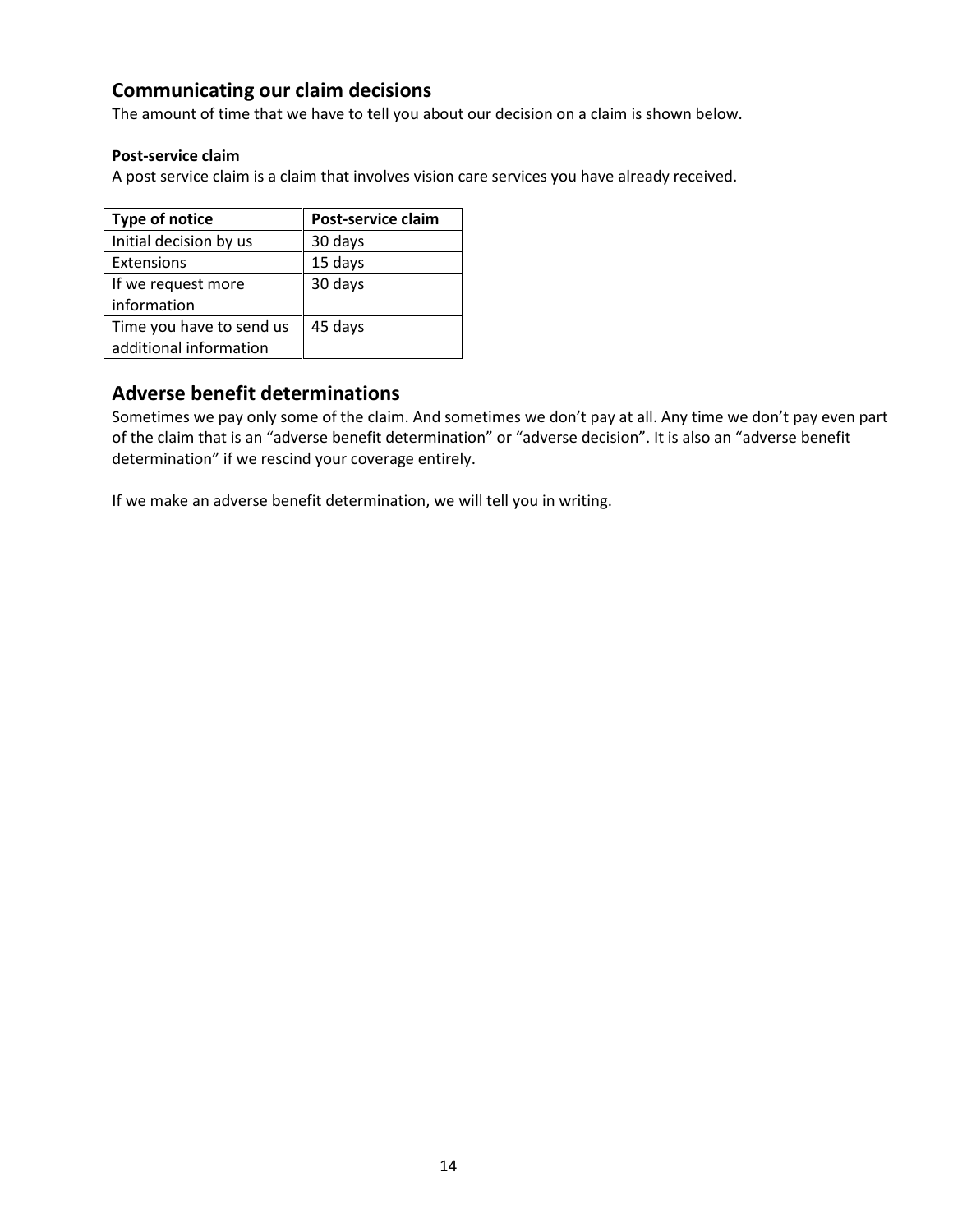# **The difference between a complaint and an appeal**

### **A Complaint**

You may not be happy about a **vision provider** or an operational issue, and you may want to complain. You can call or write Member Services. Your complaint should include a description of the issue. You should include copies of any records or documents that you think are important. We will review the information and provide you with a written response within 30 calendar days of receiving the complaint**.** We will let you know if we need more information to make a decision.

### **An Appeal**

You can ask us to re-review an adverse benefit determination. This is called an appeal. You can appeal to us verbally or in writing.

### **Appeals of adverse benefit determinations**

You can appeal our adverse benefit determination. We will assign your appeal to someone who was not involved in making the original decision. You must file an appeal within 180 calendar days from the time you receive the notice of an adverse benefit determination.

You can appeal by sending a written appeal to the address on the notice of adverse benefit determination. Or you can call Member Services at the number on your ID card. You need to include:

- Your name
- The employer's name
- A copy of the adverse benefit determination
- Your reasons for making the appeal
- Any other information you would like us to consider

Another person may submit an appeal for you, including a **vision provider**. That person is called an authorized representative. You need to tell us if you choose to have someone else appeal for you (even if it is your **vision provider**). You should fill out an authorized representative form telling us that you are allowing someone to appeal for you. You can get this form by contacting us. You can use an authorized representative at any level of appeal.

You can appeal two times under this plan. If you appeal a second time you must present your appeal within 60 calendar days from the date you receive the notice of the first appeal decision.

# **Timeframes for deciding appeals**

The chart below shows a timetable view of the type of notice and how much time we have to tell you about our decision.

| Type of notice           | Post-service appeal |
|--------------------------|---------------------|
| Initial decision by us   | 30 days             |
| Extensions               | 15 days             |
| If we request more       | 30 days             |
| information              |                     |
| Time you have to send us | 45 days             |
| additional information   |                     |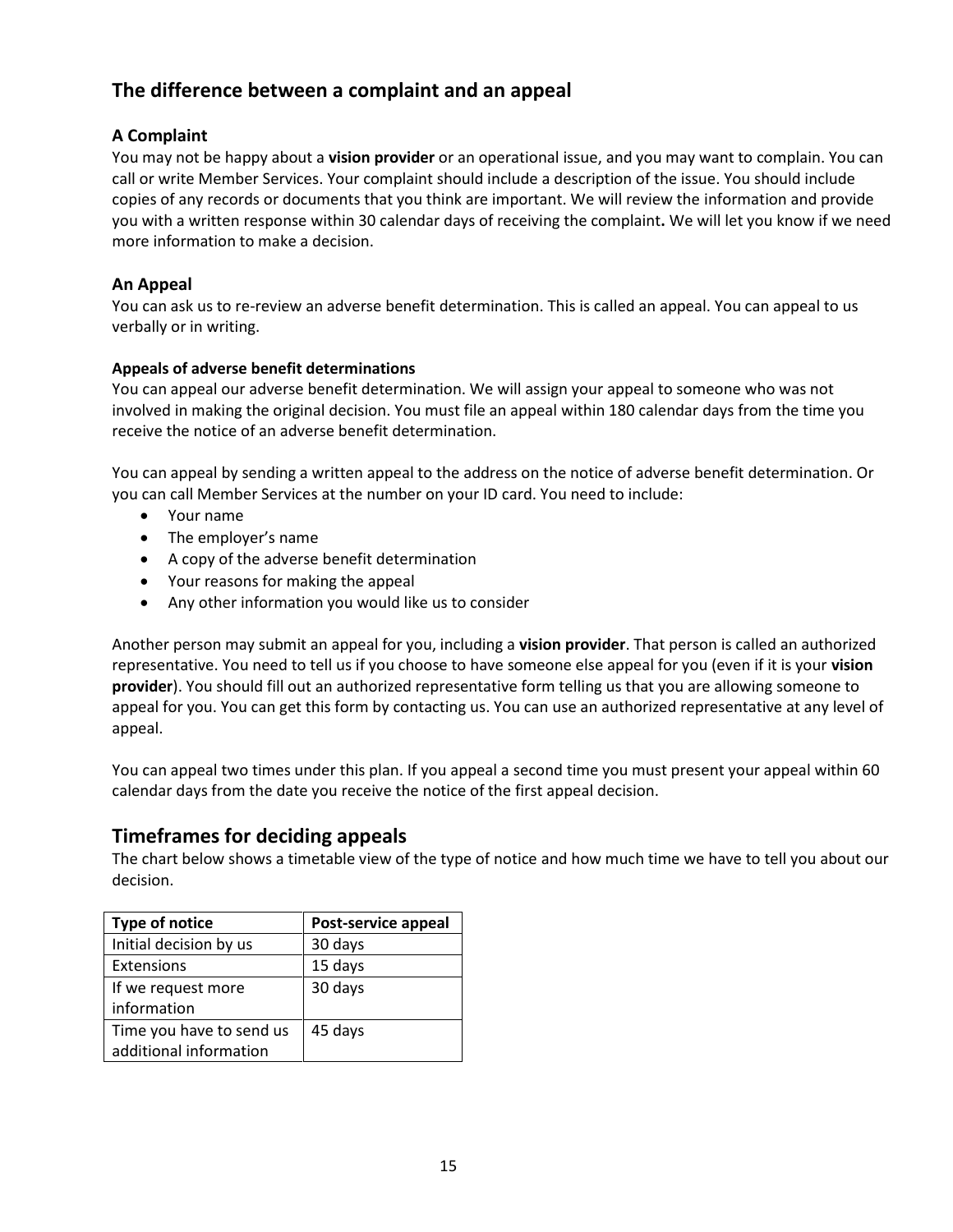# **Exhaustion of appeals process**

In most situations you must complete the one level of appeal with us before you can take these other actions:

- Appeal through an external review process.
- Pursue arbitration, litigation or other type of administrative proceeding.

#### **External review**

External review is a review done by people in an organization outside of **Aetna**. This is called an External Review Organization (ERO). Sometimes, this is called an Independent Review Organization (IRO).

You have a right to external review only if:

- Our claim decision involved medical judgment.
- We decided the service or supply is not appropriate.
- We decided the service or supply is experimental or investigational.
- You have received an adverse determination.

If our claim decision is one for which you can seek external review, we will say that in the notice of adverse benefit determination or final adverse benefit determination we send you. That notice also will describe the external review process. It will include a copy of the Request for External Review form at the final adverse determination level.

You must submit the Request for External Review Form:

- To **Aetna**
- Within 123 calendar days (four months) of the date you received the decision from us
- And you must include a copy of the notice from us and all other important information that supports your request

You will pay for any information that you send and want reviewed by the ERO. We will pay for information we send to the ERO plus the cost of the review.

#### **Aetna** will:

- Contact the ERO that will conduct the review of your claim.
- Assign the appeal to one or more independent clinical reviewers that have the proper expertise to do the review.
- Consider appropriate credible information that you sent.
- Follow our contractual documents and your plan of benefits.
- Send notification of the decision within 45 calendar days of the date we receive your request form and all the necessary information.

We will stand by the decision that the ERO makes, unless we can show conflict of interest, bias or fraud.

#### **How long will it take to get an ERO decision?**

We will tell you of the ERO decision not more than 45 calendar days after we receive your Notice of External Review Form with all the information you need to send in.

### **Recordkeeping**

We will keep the records of all complaints and appeals for at least 10 years.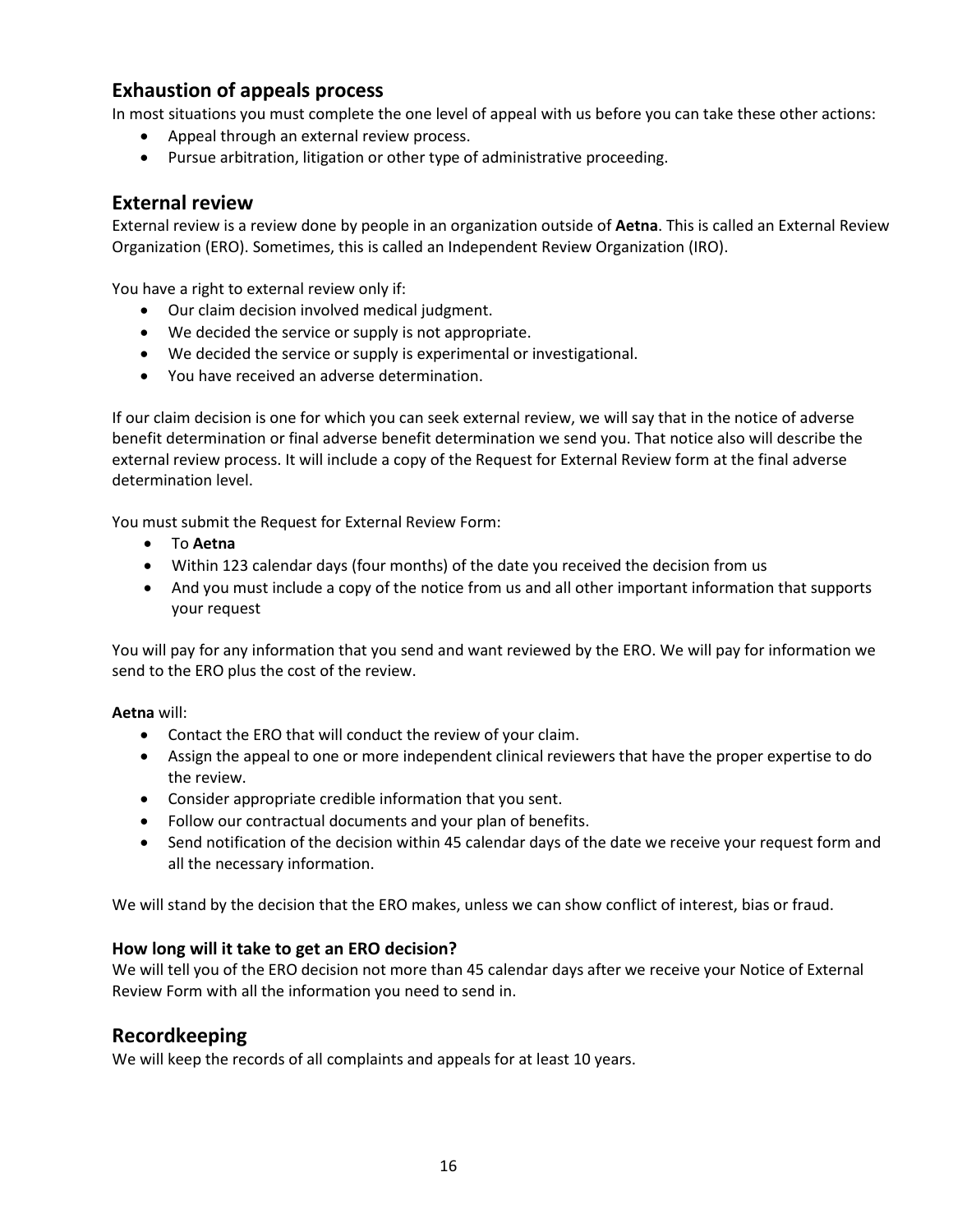# **Fees and expenses**

We do not pay any fees or expenses incurred by you when you submit a complaint or appeal.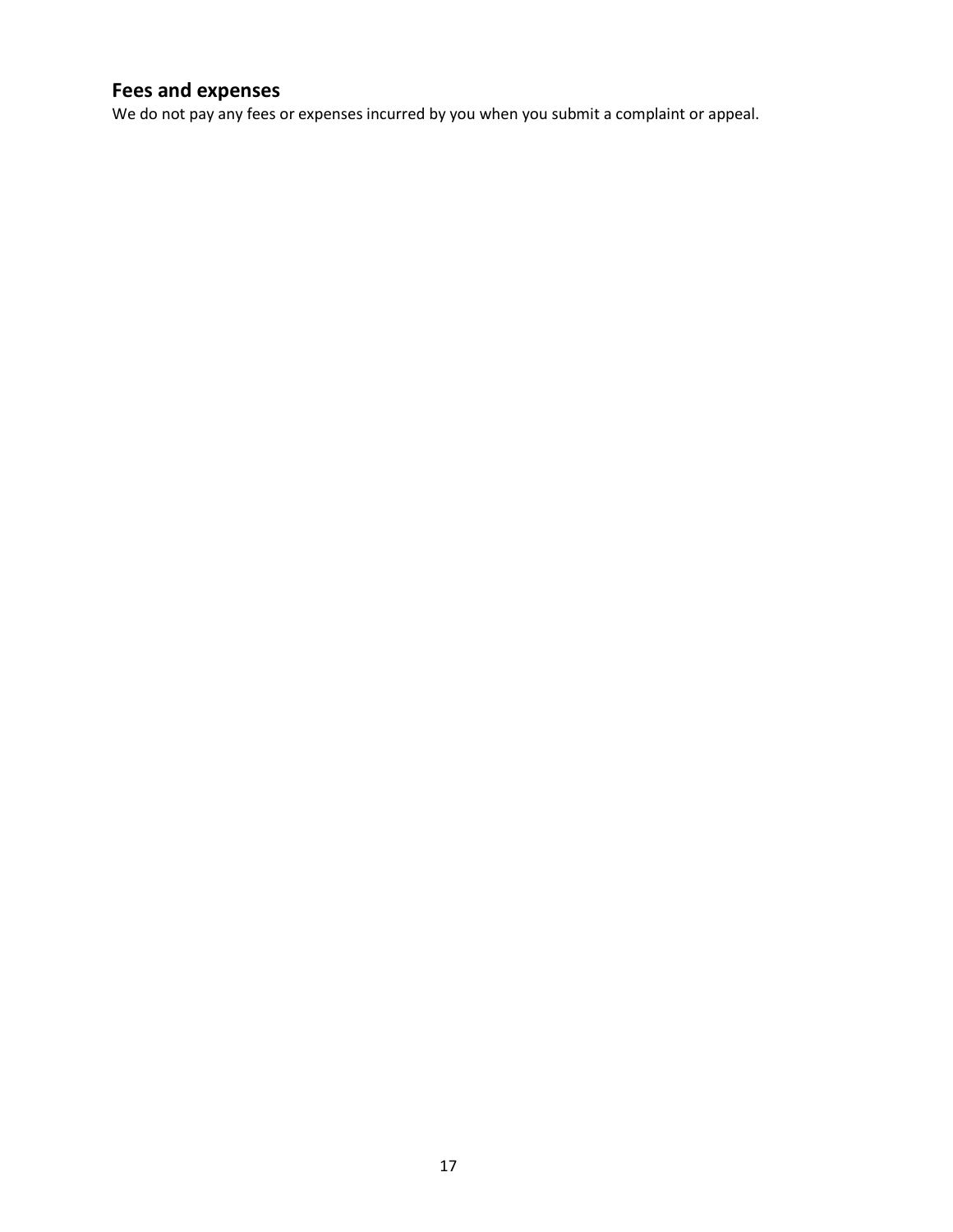# **When coverage ends**

Coverage can end for a number of reasons. This section tells you how and why coverage end and when you may still be able to continue coverage.

# **When will your coverage end?**

Your coverage under this plan will end if:

- This plan is discontinued
- The group contract ends
- You voluntarily stop your coverage
- You are no longer eligible for coverage
- Your employment ends
- You do not make any required contributions
- We end your coverage
- You become covered under another vision plan offered by your employer

# **When coverage may continue under the plan**

Your coverage under this plan will continue if:

| Your employment ends because of illness,<br>injury, sabbatical or other authorized leave as<br>agreed to by your employer and us. | If required contributions are made for you,<br>you may be able to continue coverage under<br>the plan as long as your employer agrees to do |
|-----------------------------------------------------------------------------------------------------------------------------------|---------------------------------------------------------------------------------------------------------------------------------------------|
|                                                                                                                                   | so and as described below:                                                                                                                  |
|                                                                                                                                   | Your coverage may continue, until<br>stopped by your employer.                                                                              |
| Your employment ends because of a                                                                                                 | If contributions are made for you, you may be                                                                                               |
| temporary lay-off, temporary leave of                                                                                             | able to continue coverage under the plan as                                                                                                 |
| absence, sabbatical, or other authorized leave                                                                                    | long as your employer agrees to do so and as                                                                                                |
| as agreed to by your employer.                                                                                                    | described below:                                                                                                                            |
|                                                                                                                                   | Your coverage will stop on the date                                                                                                         |
|                                                                                                                                   | that your employment ends.                                                                                                                  |
| Your employment ends because:                                                                                                     | You may be able to continue coverage. See the                                                                                               |
| Your job has been eliminated                                                                                                      | Special coverage options after your plan                                                                                                    |
| You have been placed on severance, or                                                                                             | coverage ends section.                                                                                                                      |
| This plan allows former employees to                                                                                              |                                                                                                                                             |
| continue their coverage.                                                                                                          |                                                                                                                                             |
| Your employment ends because of a paid or                                                                                         | If contributions are made for you, you may be                                                                                               |
| unpaid medical leave of absence                                                                                                   | able to continue coverage under the plan as                                                                                                 |
|                                                                                                                                   | long as your employer agrees to do so and as                                                                                                |
|                                                                                                                                   | described below:                                                                                                                            |
|                                                                                                                                   | Your coverage may continue until                                                                                                            |
|                                                                                                                                   | stopped by your employer.                                                                                                                   |
| Your employment ends because of a leave of                                                                                        | If contributions are made for you, you may be                                                                                               |
| absence that is not a medical leave of absence                                                                                    | able to continue coverage under the plan as                                                                                                 |
|                                                                                                                                   | long as your employer agrees to do so and as                                                                                                |
|                                                                                                                                   | described below:                                                                                                                            |
|                                                                                                                                   | Your coverage may continue until                                                                                                            |
|                                                                                                                                   | stopped by your employer but not                                                                                                            |
|                                                                                                                                   | beyond 1 month from the start of the                                                                                                        |
|                                                                                                                                   | absence.                                                                                                                                    |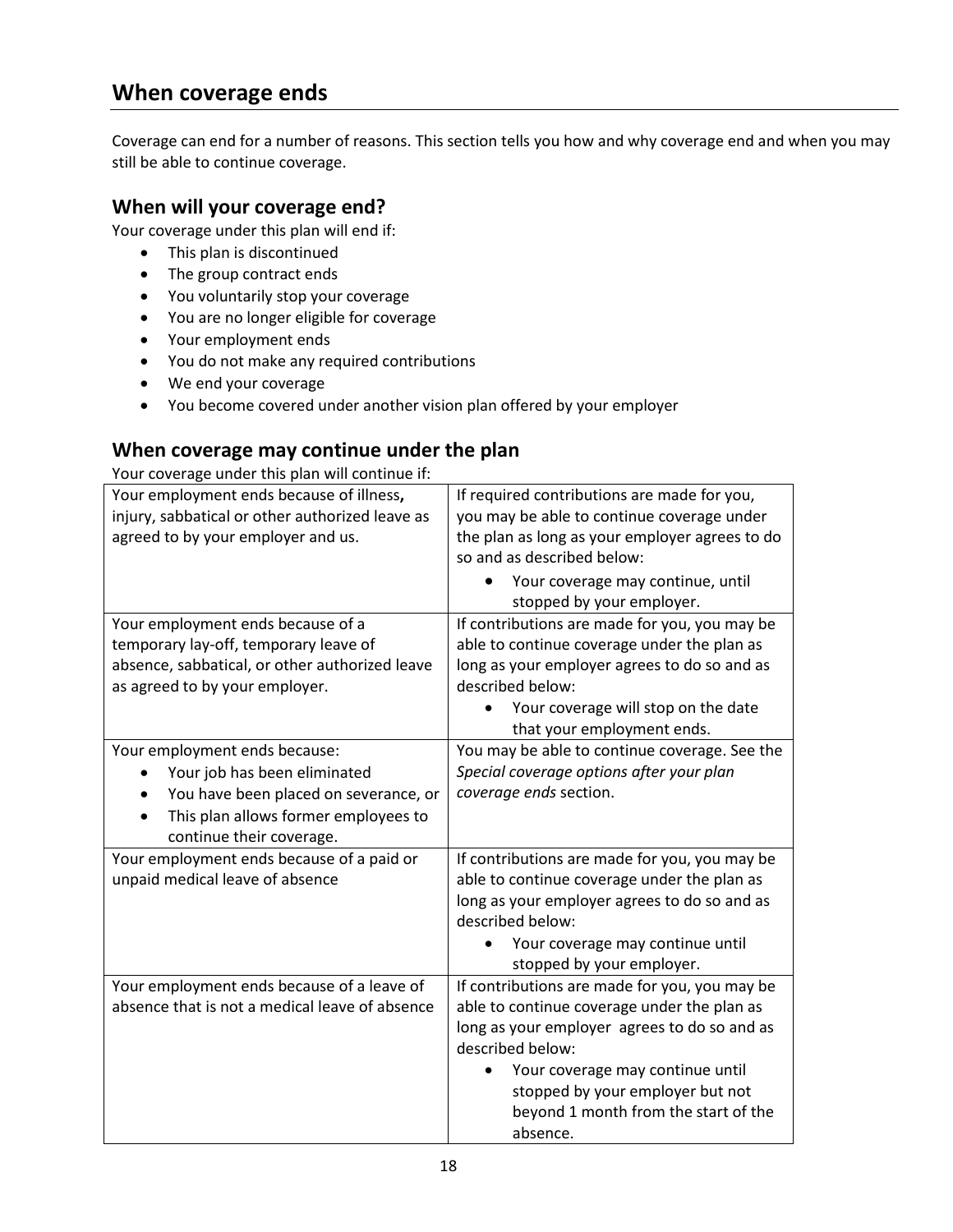| Your employment ends because of a military<br>leave of absence. | If contributions are made for you, you may be<br>able to continue coverage under the plan as<br>long as your employer agrees to do so and as<br>described below: |
|-----------------------------------------------------------------|------------------------------------------------------------------------------------------------------------------------------------------------------------------|
|                                                                 | Your coverage may continue until<br>$\bullet$<br>stopped by your employer but not<br>beyond 18 months from the start of<br>the absence.                          |

It is your employer's responsibility to let us know when your employment ends. The limits above may be extended only if your employer agrees in writing to extend them.

# **When will coverage end for any dependents?**

Coverage for your dependent will end if:

- Your dependent is no longer eligible for coverage.
- Your group contract ends
- You do not make the required contribution toward the cost of dependents' coverage.
- Your coverage ends for any of the reasons listed above

In addition, coverage for your domestic partner or civil union partner will end on the earlier of:

- The date this plan no longer allows coverage for domestic partners or civil unions.
- The date the domestic partnership or civil union ends. For domestic partnerships, you should provide the employer a completed and signed Declaration of Termination of Domestic Partnership.

# **What happens to your dependents if you die?**

Coverage for dependents may continue for some time after your death. See the *Special coverage options after your plan coverage ends* section for more information.

# **Why would we end you and your dependents coverage?**

We will give you 31 days advance written notice before we end your coverage because you commit fraud or intentionally misrepresent yourself when you applied for or obtained coverage. You can refer to the *General provisions – other things you should know* section for more information on rescissions.

On the date your coverage ends, we will refund to your employer any prepayments for periods after the date your coverage ended.

# **Special coverage options after your plan coverage ends**

This section explains options you may have after your coverage ends under this plan. Your individual situation will determine what options you will have.

# **Consolidated Omnibus Budget Reconciliation Act** (**COBRA**) **Rights**

### **What are your COBRA rights?**

COBRA gives some people the right to keep their vision coverage for 18, 29 or 36 months after a "qualifying event". COBRA usually applies to employers of group sizes of 20 or more.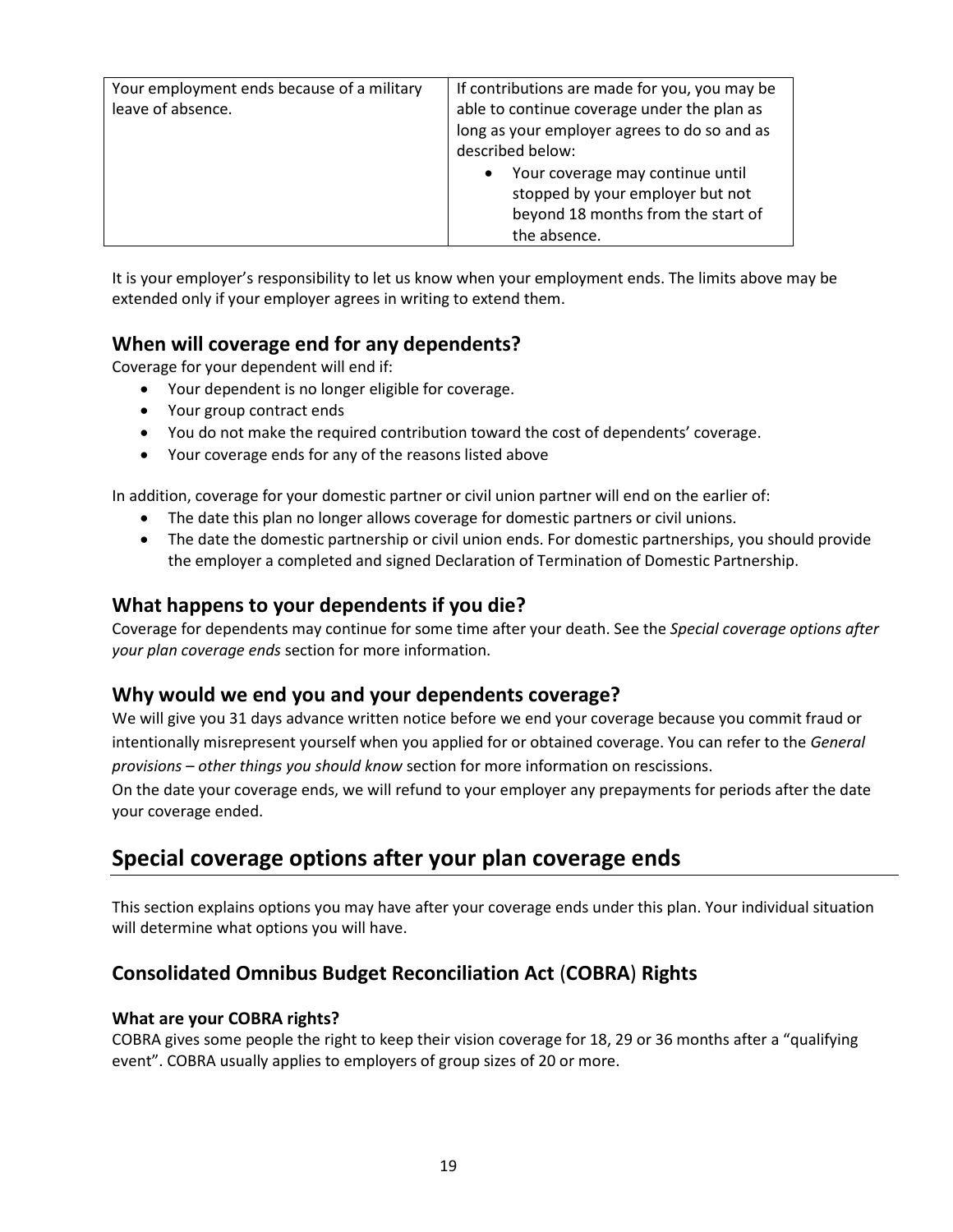Here are the qualifying events that trigger COBRA continuation, who is eligible for continuation and how long coverage can be continued.

| <b>Qualifying event causing</b><br>loss of coverage                                                           | <b>Covered persons eligible</b><br>for continued coverage | Length of continued<br>coverage<br>(starts from the day you<br>lose current coverage) |
|---------------------------------------------------------------------------------------------------------------|-----------------------------------------------------------|---------------------------------------------------------------------------------------|
| Your active employment ends<br>for reasons other than gross<br>misconduct                                     | You and your dependents                                   | 18 months                                                                             |
| Your working hours are<br>reduced                                                                             | You and your dependents                                   | 18 months                                                                             |
| You divorce or legally<br>separate and are no longer<br>responsible for dependent<br>coverage                 | Your dependents                                           | 36 months                                                                             |
| You become entitled to<br>benefits under Medicare                                                             | Your dependents                                           | 36 months                                                                             |
| Your covered dependent<br>children no longer qualify as<br>dependent under the plan                           | Your dependent children                                   | 36 months                                                                             |
| You die                                                                                                       | Your dependents                                           | 36 months                                                                             |
| You are a retiree eligible for<br>retiree vision coverage and<br>your former employer files for<br>bankruptcy | You and your dependents                                   | 18 months                                                                             |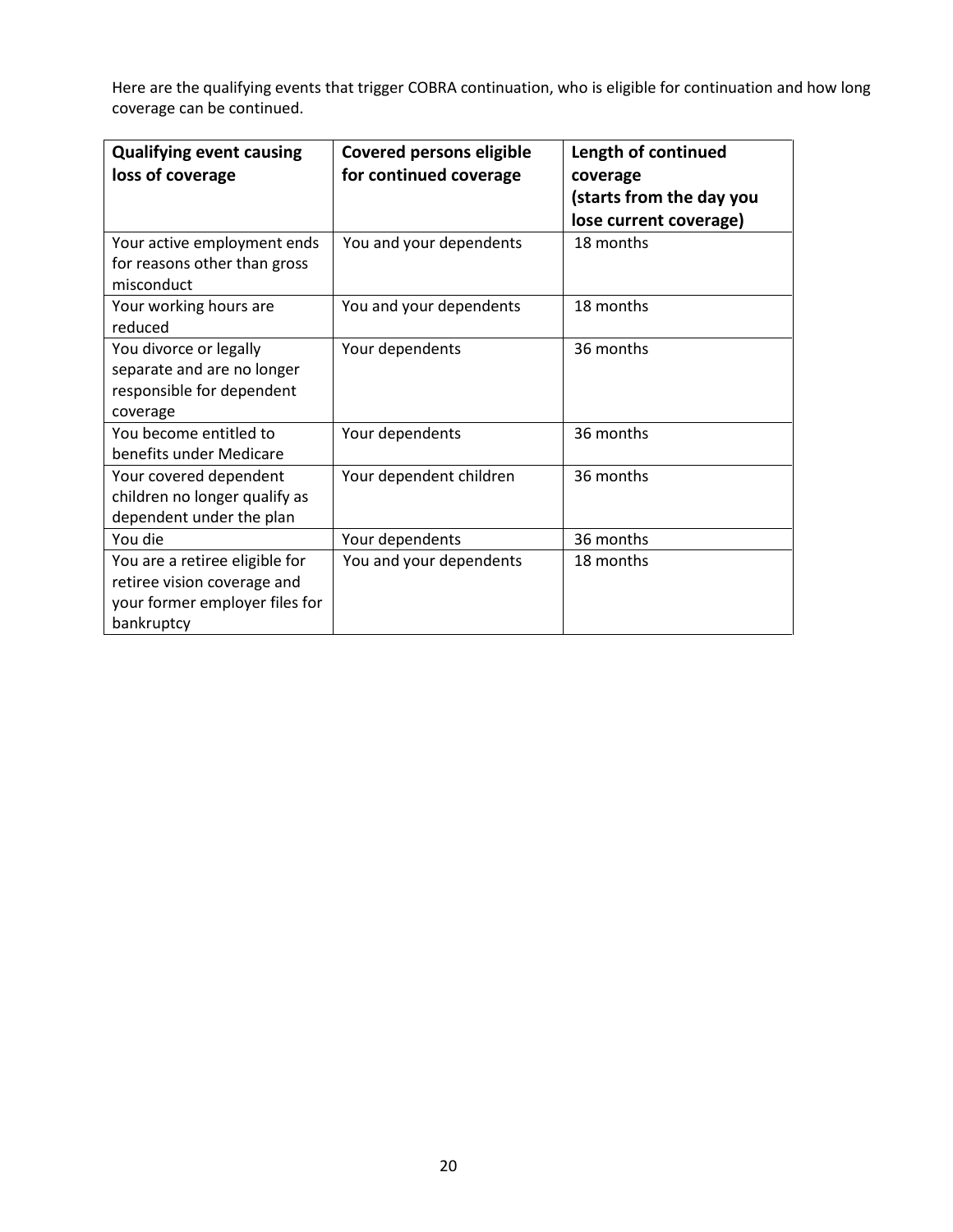# **When do I receive COBRA information?**

The chart below lists who is responsible for giving the notice, the type of notice they are required to give and when.

| <b>Employer/Group vision plan notification requirements</b> |                                                                                                                                                                                                                                                                                                                                                |                                                                                                 |  |
|-------------------------------------------------------------|------------------------------------------------------------------------------------------------------------------------------------------------------------------------------------------------------------------------------------------------------------------------------------------------------------------------------------------------|-------------------------------------------------------------------------------------------------|--|
| <b>Notice</b>                                               | Requirement                                                                                                                                                                                                                                                                                                                                    | <b>Deadline</b>                                                                                 |  |
| General notice - employer or                                | Notify you and your                                                                                                                                                                                                                                                                                                                            | Within 90 days after active                                                                     |  |
| Aetna                                                       | dependents of COBRA rights.                                                                                                                                                                                                                                                                                                                    | employee coverage begins                                                                        |  |
| Notice of qualifying event -<br>employer                    | Your active employment<br>$\bullet$<br>ends for reasons other<br>than gross misconduct<br>Your working hours are<br>$\bullet$<br>reduced<br>You become entitled to<br>benefits under Medicare<br>You die<br>$\bullet$<br>You are a retiree eligible<br>٠<br>for retiree vision<br>coverage and your former<br>employer files for<br>bankruptcy | Within 30 days of the<br>qualifying event or the loss of<br>coverage, whichever occurs<br>later |  |
| Election notice - employer or<br>Aetna                      | Notify you and your<br>dependents of COBRA rights<br>when there is a qualifying<br>event                                                                                                                                                                                                                                                       | Within 14 days after notice of<br>the qualifying event                                          |  |
| Notice of unavailability of<br>COBRA - employer or Aetna    | Notify you and your<br>dependents if you are not<br>entitled to COBRA coverage.                                                                                                                                                                                                                                                                | Within 14 days after notice of<br>the qualifying event                                          |  |
| Termination notice -<br>employer or Aetna                   | Notify you and your<br>dependents when COBRA<br>coverage ends before the end<br>of the maximum coverage<br>period                                                                                                                                                                                                                              | As soon as practical following<br>the decision that continuation<br>coverage will end           |  |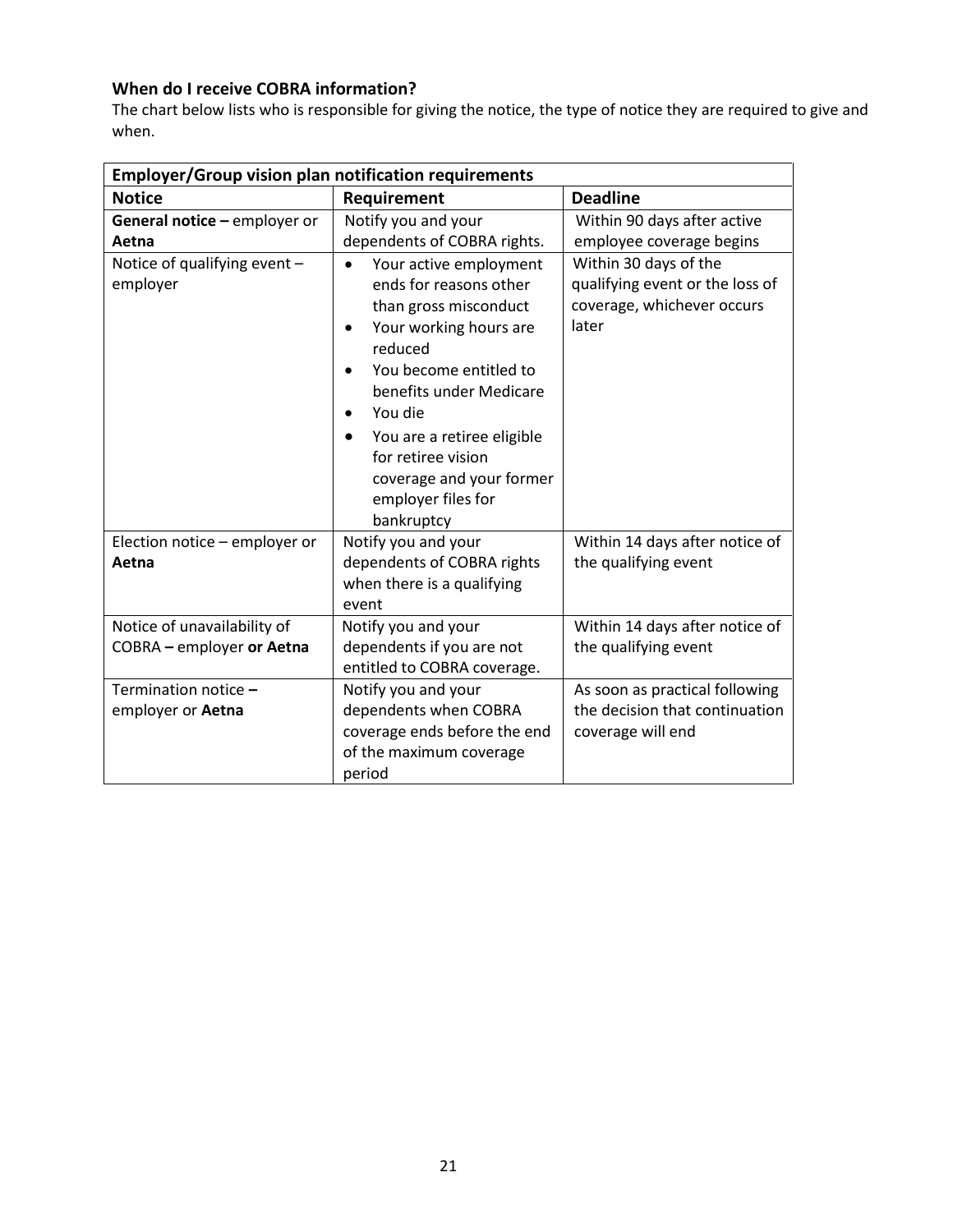| You/your dependents notification requirements                         |                                                                                                                                                                                                                                                |                                                                                                                                                                  |  |
|-----------------------------------------------------------------------|------------------------------------------------------------------------------------------------------------------------------------------------------------------------------------------------------------------------------------------------|------------------------------------------------------------------------------------------------------------------------------------------------------------------|--|
| Notice of qualifying event -<br>qualified beneficiary                 | Notify the employer if:<br>You divorce or legally<br>$\bullet$<br>separate and are no<br>longer responsible for<br>dependent coverage<br>Your covered dependent<br>$\bullet$<br>children no longer qualify<br>as a dependent under the<br>plan | Within 60 days of the<br>qualifying event or<br>the loss of coverage,<br>whichever occurs later                                                                  |  |
| Disability notice                                                     | Notify the employer if:<br>The Social Security<br>$\bullet$<br>Administration<br>determines that you or a<br>covered dependent<br>qualify for disability status                                                                                | Within 60 days of the decision<br>of disability by the Social<br>Security Administration, and<br>before the 18 month<br>coverage period ends                     |  |
| Notice of qualified<br>beneficiary's status<br>change to non-disabled | Notify the employer if:<br>The Social Security<br>$\bullet$<br>Administration decides<br>that the beneficiary is no<br>longer disabled                                                                                                         | Within 30 days of the Social<br><b>Security Administration's</b><br>decision                                                                                     |  |
| <b>Enrollment in COBRA</b>                                            | Notify the employer if:<br>You are electing COBRA                                                                                                                                                                                              | 60 days from the qualifying<br>event. You will lose your right<br>to elect, if you do not:<br>Respond within the 60<br>days<br>And send back your<br>application |  |

# **How can you extend the length of your COBRA coverage?**

The chart below shows qualifying events after the start of COBRA (second qualifying events):

| <b>Qualifying event</b>      | Person affected (qualifying | <b>Total length of continued</b> |
|------------------------------|-----------------------------|----------------------------------|
|                              | beneficiary)                | coverage                         |
| Disabled within the first 60 | You and your dependents     | 29 months (18 months plus        |
| days of COBRA coverage (as   |                             | an additional 11 months)         |
| determined by the Social     |                             |                                  |
| Security Administration)     |                             |                                  |
| You die                      | You and your dependents     | Up to 36 months                  |
| You divorce or legally       |                             |                                  |
| separate and are no          |                             |                                  |
| longer responsible for       |                             |                                  |
| dependent coverage           |                             |                                  |
| You become entitled to       |                             |                                  |
| benefits under Medicare      |                             |                                  |
| Your covered dependent       |                             |                                  |
| children no longer qualify   |                             |                                  |
| as dependent under the       |                             |                                  |
| plan                         |                             |                                  |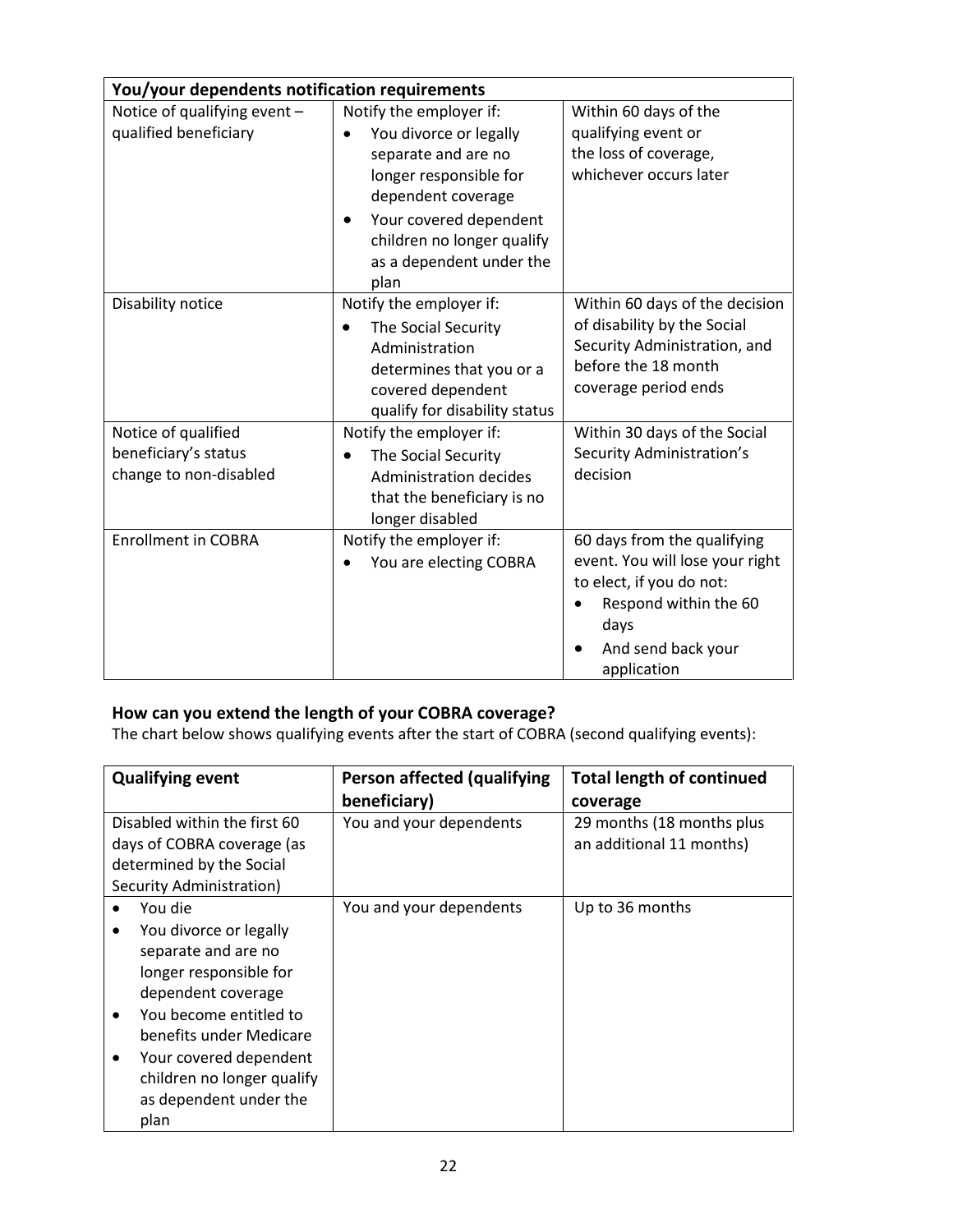### **How do you enroll in COBRA?**

You enroll by sending in an application and paying the **premium**. The employer has 30 days to send you a COBRA election notice. It will tell you how to enroll and how much it will cost. You can take 60 days from the qualifying event to decide if you want to enroll. You need to send your application and pay the **premium**. If this is completed on time, you have enrolled in COBRA.

#### **When is your first premium payment due?**

Your first **premium** payment must be made within 45 days after the date of the COBRA election.

#### **How much will COBRA coverage cost?**

For most COBRA qualifying events you and your dependents will pay 102% of the total plan costs. This additional 2% is added to cover administrative fees. If you apply for COBRA because of a disability, the total due will be 150% of the plan costs.

#### **Can you add a dependent to your COBRA coverage?**

You may add a new dependent during a period of COBRA coverage. They can be added for the rest of the COBRA coverage period if:

- They meet the definition of an eligible dependent.
- You notified the employer within 31 days of their eligibility.
- You pay the additional required **premiums**.

#### **When does COBRA coverage end?**

COBRA coverage ends if:

- Coverage has continued for the maximum period.
- The plan ends. If the plan is replaced, you may be continued under the new plan.
- You and your dependents fail to make the necessary payments on time.
- You or a covered dependent become entitled to benefits under Medicare.
- You or your dependents are continuing coverage during the 19th to 29th months of a disability, and the disability ends.

# **Continuation of coverage for other reasons**

To request an extension of coverage**,** just call the toll-free Member Services.

### **How can you extend coverage for vision care services and supplies when coverage ends?**

If your coverage ends while you are not totally disabled**,** your plan will cover vision services and supplies for eyeglasses and contact lenses within 30 days after your coverage ends if:

- A complete vision exam was performed in the 30 days before your coverage ended, and the exam included refraction.
- The exam resulted in contact or frame lenses being prescribed for the first time, or new contact or frame lenses ordered due to a change in **prescription**.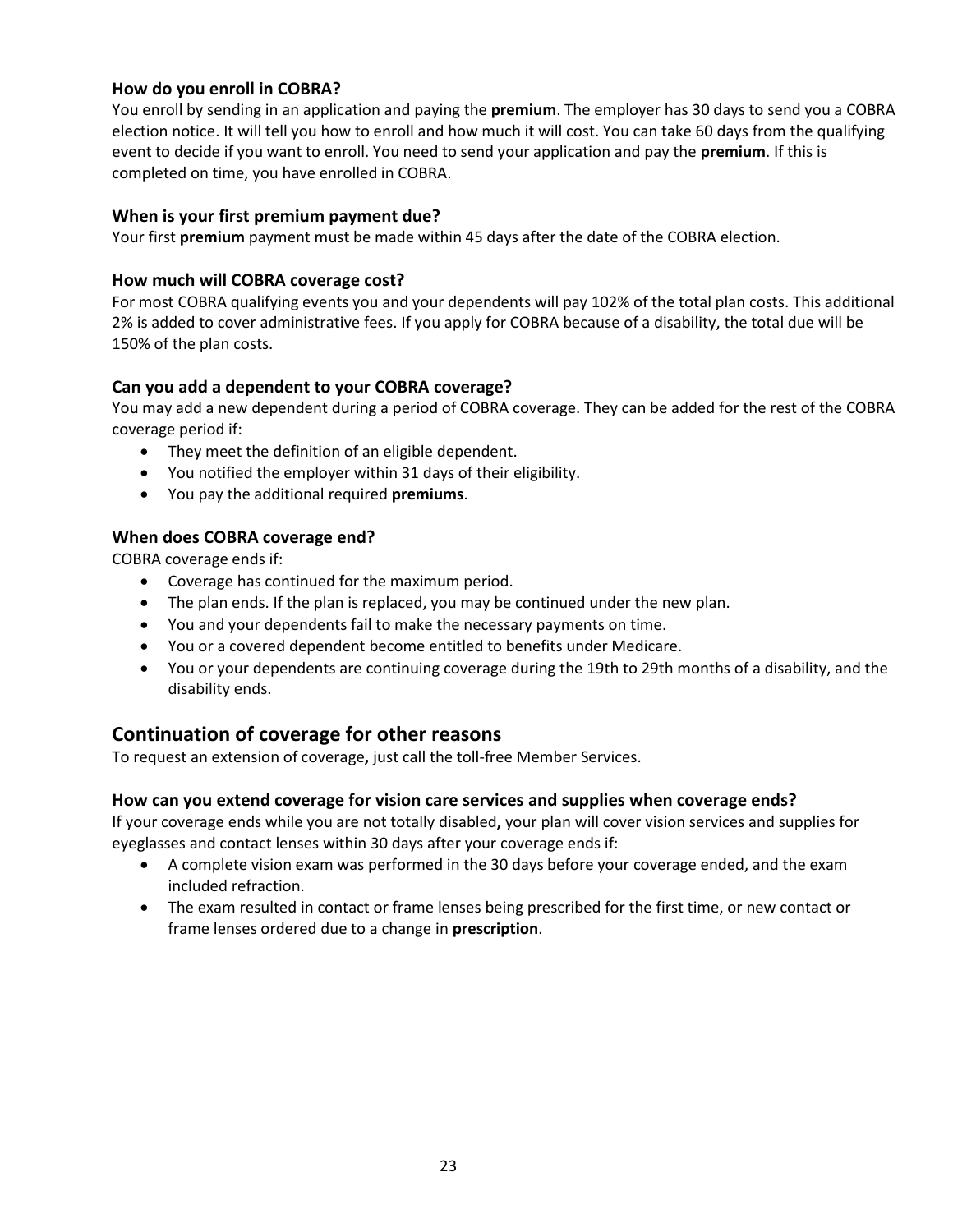### **How can you extend coverage for your disabled child beyond the plan age limits?**

You have the right to extend coverage for your dependent child beyond the plan age limits. If your disabled child:

- Is not able to be self-supporting because of mental or physical disability and
- Depends mainly (more than 50% of income) on you for support.

The right to coverage will continue only as long as a **physician** certifies that your child still is disabled.

We may ask you to send us proof of the disability within 90 days of the date coverage would have ended. Before we extend coverage, we may ask that your child get a physical exam. We will pay for that exam.

We may ask you to send proof that your child is disabled after coverage is extended. We won't ask for this proof more than once a year. You must send it to us within 31 days of our request. If you don't, we can terminate coverage for your dependent child.

# **General provisions – other things you should know**

### **Administrative information**

#### **Who's responsible to you**

We are responsible to you for what our employees and other agents do.

We are not responsible for what is done by your **vision providers**. They are not our employees or agents.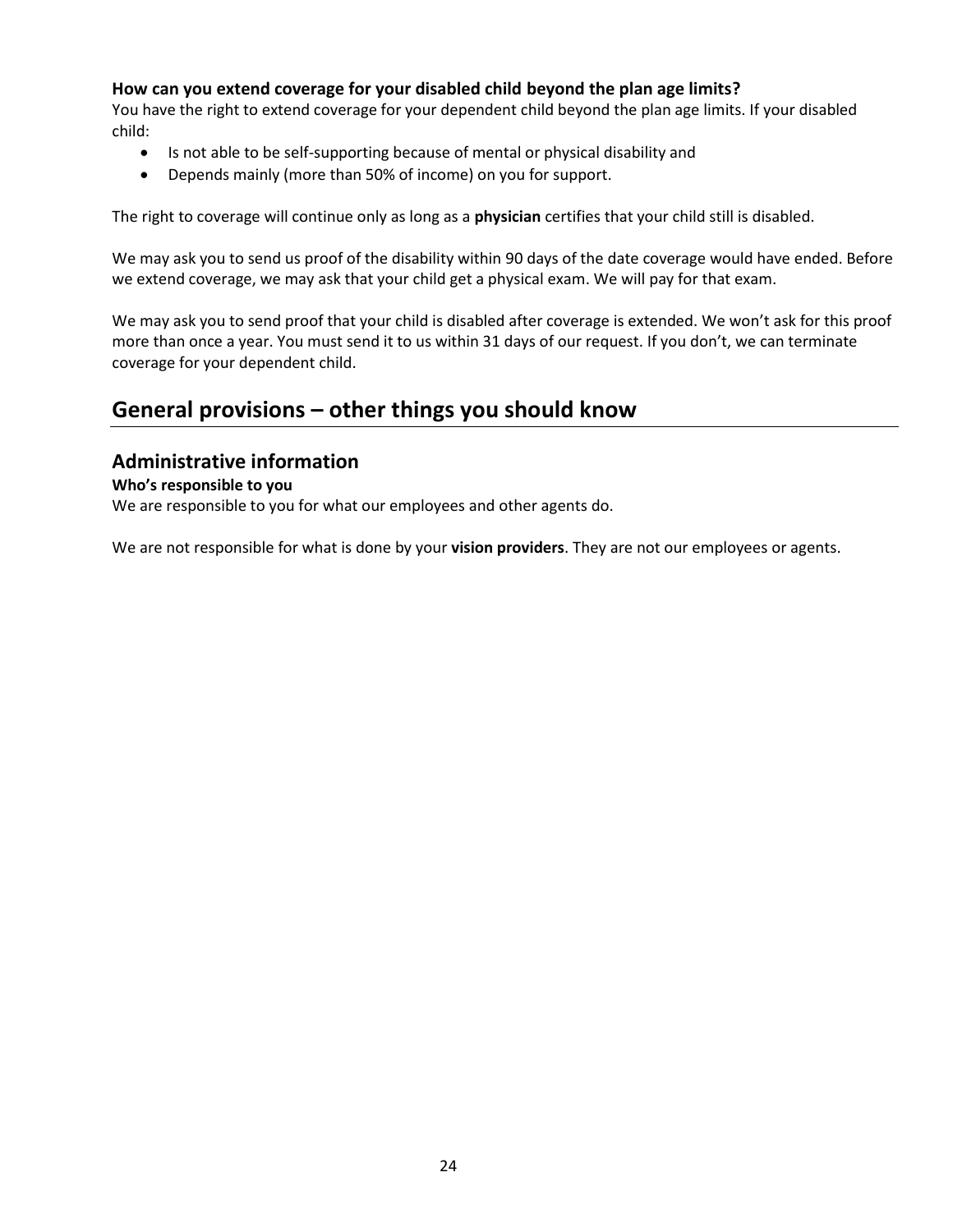# **Coverage and services**

### **Your coverage can change**

Your coverage is defined by the group vision plan. This document may have amendments too. Under certain circumstances, we or the customer or the law may change your plan. Only **Aetna** may waive a requirement of your plan. No other person – including the employer or **vision provider** – can do this.

#### **If a service cannot be provided to you**

Sometimes things happen that are outside of our control. These are things such as natural disasters, epidemics, fire and riots.

We will try hard to get you access to the services you need even if these things happen. But if we can't, we may refund you or the employer any unearned premium.

#### **Legal action**

You are encouraged to complete the appeal process before you take any legal action against us for any expense or bill. You cannot take any action until 60 days after we receive written submission of claim.

No legal action can be brought to recover payment under any benefit after 3 years from the deadline for filing claims.

#### **Records of expenses**

You should keep complete records of your expenses. They may be needed for a claim.

Things that would be important to keep are:

- Names of **physicians**, dentists and others who furnish services
- Dates expenses are incurred
- Copies of all bills and receipts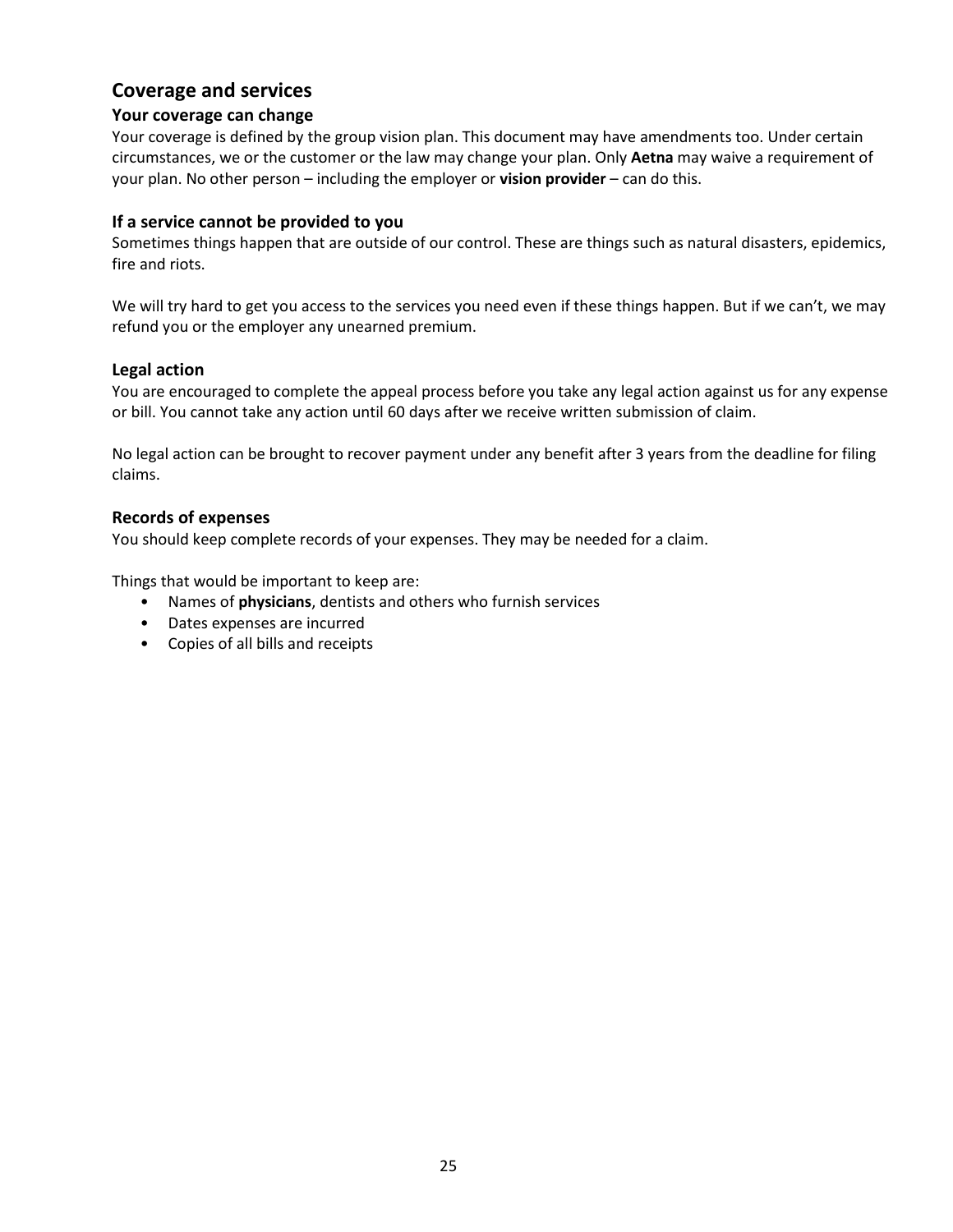# **Honest mistakes and intentional deception**

# **Honest mistakes**

You or the customer may make an honest mistake when you share facts with us. When we learn of the mistake, we may make a fair change in contributions or in your coverage. If we do, we will tell you what the mistake was. We won't make a change if the mistake happened more than 2 years before we learned of it.

### **Intentional deception**

If we learn that you defrauded us or you intentionally misrepresented material facts, we can take actions that can have serious effects for your coverage. These include, but are not limited to:

- Loss of coverage, starting at some time in the past. This is called rescission.
- Loss of coverage going forward.
- Denial of benefits.
- Recovery of amounts we already paid.

We also may report fraud to criminal authorities.

Rescission means you lose coverage both going forward and going backward. If we paid claims for your past coverage, we will want the money back.

You have special rights if we rescind your coverage.

- We will give you 30 days advanced written notice of any rescission of coverage.
- You have the right to an **Aetna** appeal.
- You have the right to a third party review conducted by an independent external review organization.

# **Financial information**

### **Assignment of benefits**

When you see a **vision provider** they will usually bill us directly. We may choose to pay you or to pay the **vision provider** directly.

### **Recovery of overpayments**

If a benefit payment is made by the Plan, to you or on your behalf, which exceeds the benefit amount that you are entitled to receive, the Plan has the right to require the return of the overpayment. The Plan has the right to reduce by the amount of the overpayment, any future benefit payment made to or on behalf of a Participant in the Plan. Another way that overpayments are recovered is by reducing future payments to the provider by the amount of the overpayment. These future payments may involve this Plan or other health plans that are administered by the Plan's third-party administrator - Aetna. Under this process, Aetna reduces future payments to providers by the amount of the overpayment they received, and then credit the recovered amount to the plan that overpaid the provider. Payments to providers under this Plan are subject to this same process when Aetna recovers overpayments for other plans administered by Aetna.

This right does not affect any other right of recovery the Plan may have with respect to overpayments.

# **Glossary**

# **Aetna**

**Aetna Life Insurance Company**, an affiliate, or a third party vendor under contract with **Aetna**.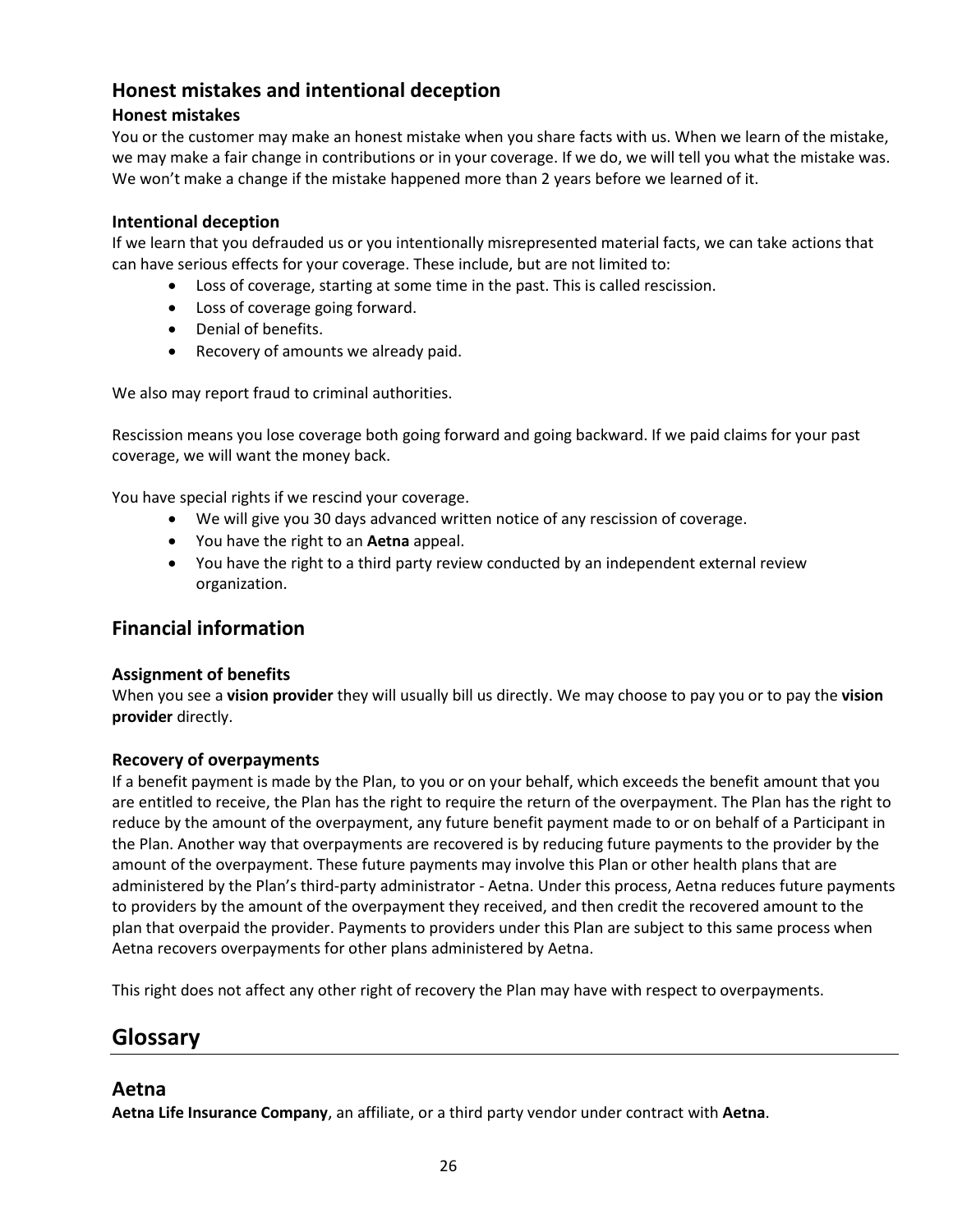# **Calendar Year**

A period of 12 months that begins on January 1<sup>st</sup> and ends on December 31<sup>st</sup>.

### **Cosmetic**

Services, drugs or supplies that are primarily intended to alter, improve or enhance your appearance.

# **Covered benefits**

**Eligible vision services** that meet the requirements for coverage under the terms of this plan.

# **Effective date of coverage**

The date you and your dependent's coverage begins under this booklet as noted in your employer's records.

# **Eligible vision services**

The vision care services and supplies listed in the *Eligible vision services under your plan* section and not listed or limited in the *What your plan doesn't cover –eligible vision service exclusions* section or in the schedule of benefits**.**

# **Physician**

A skilled health care professional trained and licensed to practice medicine under the laws of the state where they practice; specifically, doctors of medicine or osteopathy.

# **Prescription**

A written order for the dispensing of **prescription** lenses or **prescription** contact lenses by an ophthalmologist or optometrist.

# **Vision provider**

Any individual legally licensed to provide vision services or supplies.